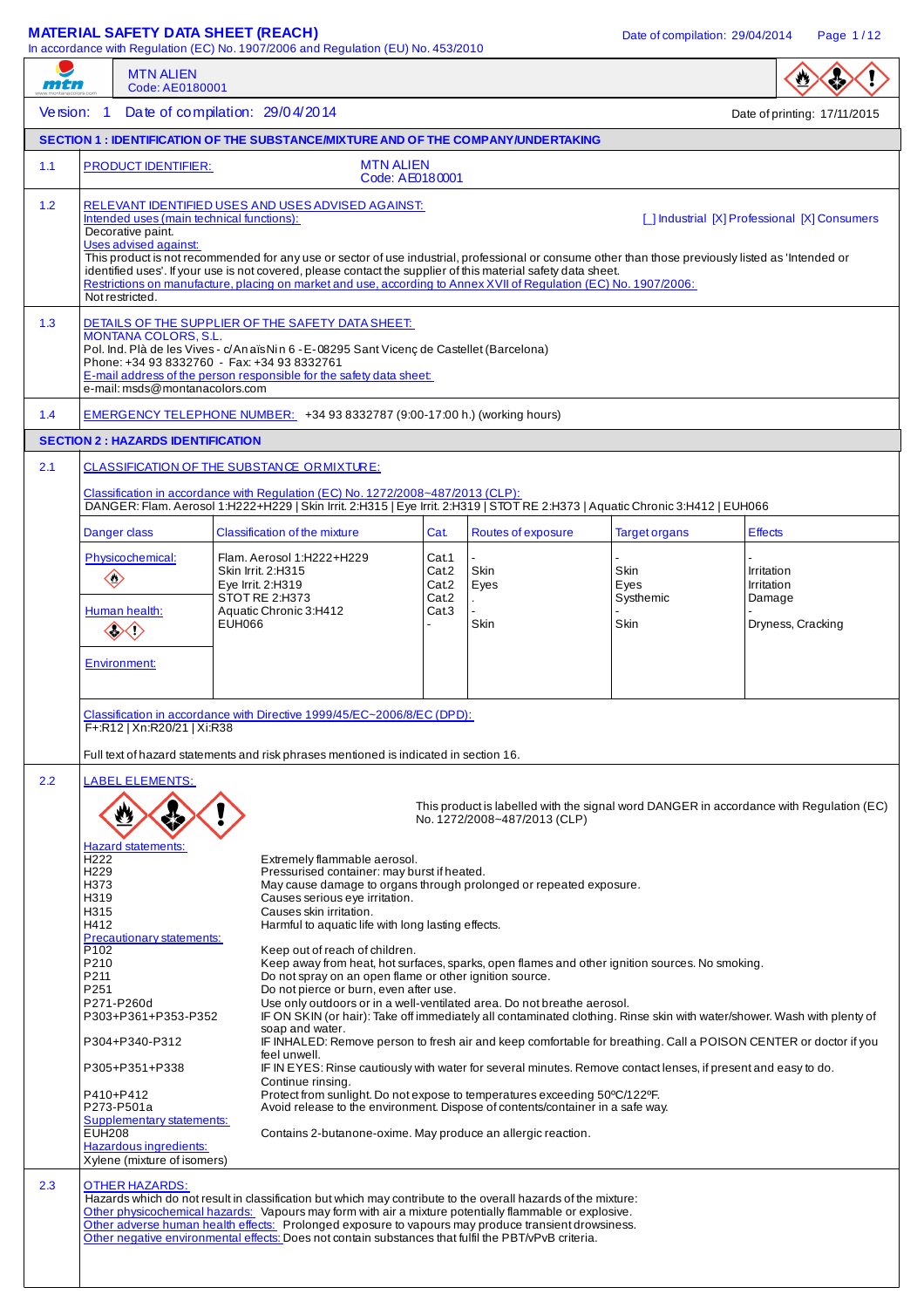## **MATERIAL SAFETY DATA SHEET (REACH)** Date of compilation: 29/04/2014 Page 2/12

| <i><b>FIFTI</b></i> |                                                                                              | <b>MTN ALIEN</b><br>Code: AE0180001                                                                                                                                                                                                                                                                                                                                                                                                                                                                                                                                                                                                                                                                                                                                                                                                                                                                                                                                                                                                                                                                                                                                                                                                                                                                                                                                                                                                                                                                                                                                                                                                                                                                                                                                                                                                                                                                                                                                                                                    |                                                                                                                                                                                                                                                                                                                                                                                                                                                                                                                           |
|---------------------|----------------------------------------------------------------------------------------------|------------------------------------------------------------------------------------------------------------------------------------------------------------------------------------------------------------------------------------------------------------------------------------------------------------------------------------------------------------------------------------------------------------------------------------------------------------------------------------------------------------------------------------------------------------------------------------------------------------------------------------------------------------------------------------------------------------------------------------------------------------------------------------------------------------------------------------------------------------------------------------------------------------------------------------------------------------------------------------------------------------------------------------------------------------------------------------------------------------------------------------------------------------------------------------------------------------------------------------------------------------------------------------------------------------------------------------------------------------------------------------------------------------------------------------------------------------------------------------------------------------------------------------------------------------------------------------------------------------------------------------------------------------------------------------------------------------------------------------------------------------------------------------------------------------------------------------------------------------------------------------------------------------------------------------------------------------------------------------------------------------------------|---------------------------------------------------------------------------------------------------------------------------------------------------------------------------------------------------------------------------------------------------------------------------------------------------------------------------------------------------------------------------------------------------------------------------------------------------------------------------------------------------------------------------|
|                     |                                                                                              | <b>SECTION 3: COMPOSITION/INFORMATION ON INGREDIENTS</b>                                                                                                                                                                                                                                                                                                                                                                                                                                                                                                                                                                                                                                                                                                                                                                                                                                                                                                                                                                                                                                                                                                                                                                                                                                                                                                                                                                                                                                                                                                                                                                                                                                                                                                                                                                                                                                                                                                                                                               |                                                                                                                                                                                                                                                                                                                                                                                                                                                                                                                           |
| 3.1                 |                                                                                              | <b>SUBSTANCES:</b><br>Not applicable (mixture).                                                                                                                                                                                                                                                                                                                                                                                                                                                                                                                                                                                                                                                                                                                                                                                                                                                                                                                                                                                                                                                                                                                                                                                                                                                                                                                                                                                                                                                                                                                                                                                                                                                                                                                                                                                                                                                                                                                                                                        |                                                                                                                                                                                                                                                                                                                                                                                                                                                                                                                           |
| 3.2                 | Aerosol.<br>$\Leftrightarrow$<br>$\langle \rangle$<br>$\langle \cdot \rangle$<br>Impurities: | <b>MIXTURES:</b><br>This product is a mixture.<br><b>Chemical description:</b><br><b>HAZARDOUS INGREDIENTS:</b><br>Substances taking part in a percentage higher than the exemption limit:<br>$30 < 40 \%$<br>Petroleum gases, liquefied, sweetened<br>CAS: 68476-86-8, EC: 270-705-8<br>DSD: F+:R12<br>CLP: Danger: Flam. Gas 1:H220   Press. Gas.:H280<br>$15 < 20 \%$<br>Xylene (mixture of isomers)<br>CAS: 1330-20-7, EC: 215-535-7<br>REACH: 01-2119488216-32<br>◇◇◇<br>DSD: R10   Xn:R20/21   Xi:R38<br>CLP: Danger: Flam. Liq. 3:H226   Acute Tox. (inh.) 4:H332   Acute Tox. (skin) 4:H312   Skin Irrit.<br>2:H315   Eye Irrit. 2:H319   STOT SE (irrit.) 3:H335   STOT RE 2:H373i   Asp. Tox. 1:H304<br>$5 < 10 \%$<br>Acetone<br>CAS: 67-64-1, EC: 200-662-2<br>REACH: 01-2119471330-49<br>◇◇◇<br>DSD: F:R11   Xi:R36   R66-R67<br>CLP: Danger: Flam. Liq. 2:H225   Eye Irrit. 2:H319   STOT SE (narcosis) 3:H336   EUH066<br>2-methoxy-1-methylethyl acetate<br>$2.5 < 5 \%$<br>CAS: 108-65-6, EC: 203-603-9<br>REACH: 01-2119475791-29<br><b>DSD: R10</b><br>CLP: Warning: Flam. Liq. 3:H226<br>$2.5 < 5 \%$<br>Ethylbenzene<br>CAS: 100-41-4, EC: 202-849-4<br>REACH: 01-2119489370-35<br>$\langle \rangle$<br>DSD: F:R11   Xn:R20<br>CLP: Danger: Flam. Liq. 2:H225   Acute Tox. (inh.) 4:H332<br>Naphtha (petroleum), hydrodesulfurized heavy<br>$1 < 2\%$<br>CAS: 64742-82-1, EC: 265-185-4<br>DSD: R10   Xn:R65   Xi:R38   R67   N:R51-53<br>CLP: Danger: Flam. Liq. 3:H226   Skin Irrit. 2:H315   STOT SE (narcosis) 3:H336   Asp. Tox. 1:H304  <br>Aquatic Chronic 2:H411<br>2-butanone-oxime<br>< 0,20 %<br>CAS: 96-29-7, EC: 202-496-6<br>DSD: Carc.Cat.3:R40   Xn:R21   Xi:R41   R43<br>CLP: Danger: Acute Tox. (skin) 4: H312   Eye Dam. 1: H318   Skin Sens. 1: H317   Carc. 2: H351<br>Content of benzene < 0.1%. Content of 1,3-butadiene < 0.1%.<br>Reference to other sections:<br>For more information, see sections 8, 11, 12 and 16.<br><b>SUBSTANCES OF VERY HIGH CONCERN (SVHC):</b> | Index No. 649-203-00-1<br>(Note H,K,S)<br>$<$ ATP30<br>$<$ ATP01<br>Index No. 601-022-00-9<br>$<$ ATP25<br>$<$ REACH<br>Index No. 606-001-00-8<br>$<$ ATP30<br>$<$ REACH / ATP01<br>Index No. 607-195-00-7<br>$<$ ATP31<br><reach atp01<br="">Index No. 601-023-00-4<br/><math>&lt;</math> ATP12<br/><reach clp00<br="">Index No. 649-330-00-2<br/>(Note H, P)<br/><math>&lt;</math> ATP30<br/><math>&lt;</math> ATP01<br/>Index No. 616-014-00-0<br/><math>&lt;</math> ATP28<br/><math>&lt;</math> CLP00</reach></reach> |
|                     | None<br>None                                                                                 | List updated by ECHA on 17/12/2014.<br>Substances SVHC subject to authorisation, included in Annex XIV of Regulation (EC) no. 1907/2006:<br>Substances SVHC candidate to be included in Annex XIV of Regulation (EC) no. 1907/2006:                                                                                                                                                                                                                                                                                                                                                                                                                                                                                                                                                                                                                                                                                                                                                                                                                                                                                                                                                                                                                                                                                                                                                                                                                                                                                                                                                                                                                                                                                                                                                                                                                                                                                                                                                                                    |                                                                                                                                                                                                                                                                                                                                                                                                                                                                                                                           |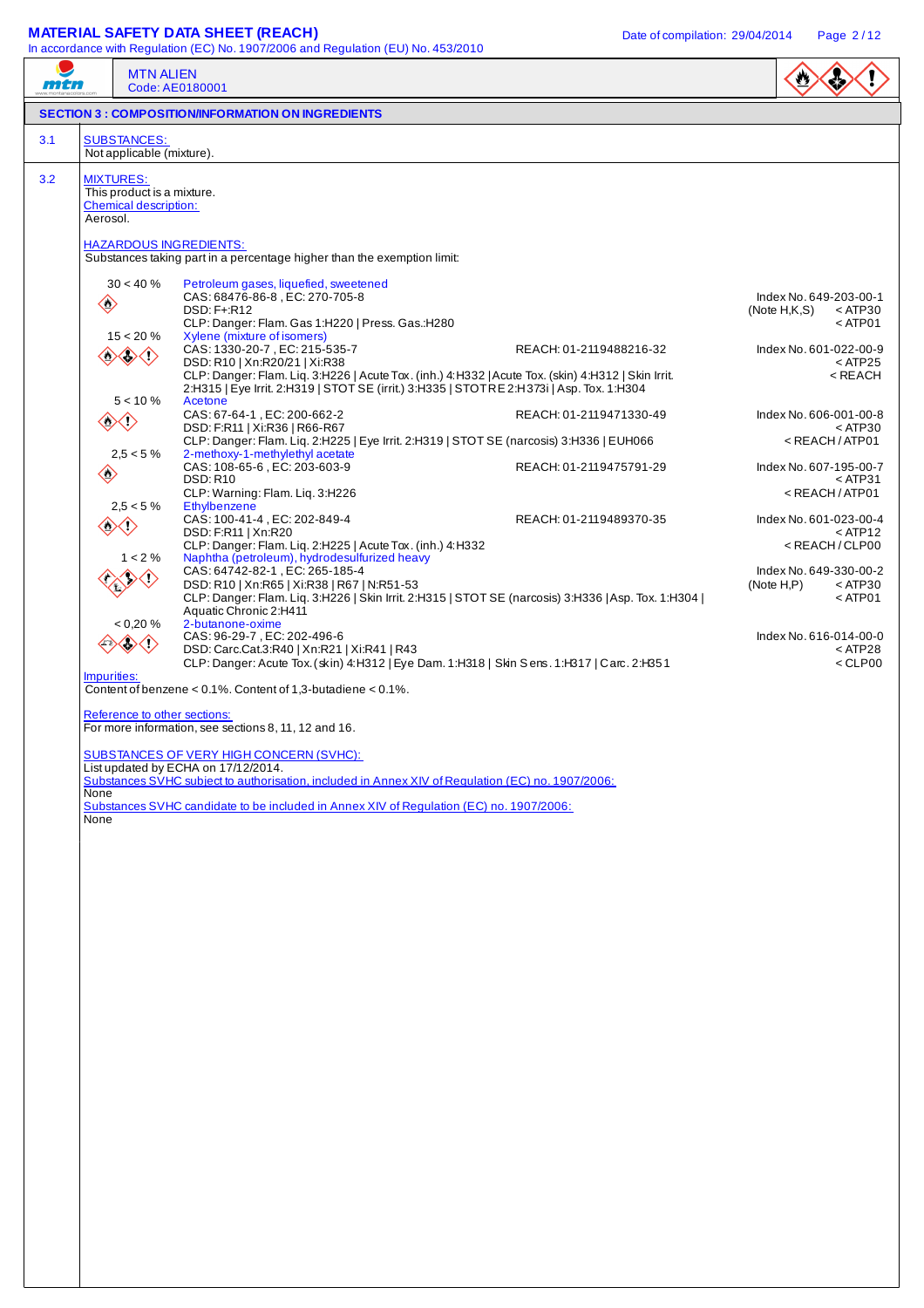# **MATERIAL SAFETY DATA SHEET (REACH)** Date of compilation: 29/04/2014 Page 3/12

| mtn        | <b>MTN ALIEN</b><br>Code: AE0180001                                                                                                                                                                                                                                                                    | In accordance with Regulation (EC) No. 1907/2006 and Regulation (EU) No. 453/2010                                                                                                                                                                                                                                                                                                                                                                                                                                                                                                                                                                                            |                                                                                                                                                                                                                                                                                                 |  |  |  |  |  |  |
|------------|--------------------------------------------------------------------------------------------------------------------------------------------------------------------------------------------------------------------------------------------------------------------------------------------------------|------------------------------------------------------------------------------------------------------------------------------------------------------------------------------------------------------------------------------------------------------------------------------------------------------------------------------------------------------------------------------------------------------------------------------------------------------------------------------------------------------------------------------------------------------------------------------------------------------------------------------------------------------------------------------|-------------------------------------------------------------------------------------------------------------------------------------------------------------------------------------------------------------------------------------------------------------------------------------------------|--|--|--|--|--|--|
|            | <b>SECTION 4 : FIRST AID MEASURES</b>                                                                                                                                                                                                                                                                  |                                                                                                                                                                                                                                                                                                                                                                                                                                                                                                                                                                                                                                                                              |                                                                                                                                                                                                                                                                                                 |  |  |  |  |  |  |
| 4.1<br>4.2 |                                                                                                                                                                                                                                                                                                        | DESCRIPTION OF FIRST-AID MEASURES AND MAIN SYMPTOMS AND EFFECTS, ACUTE AND DELAYED:                                                                                                                                                                                                                                                                                                                                                                                                                                                                                                                                                                                          |                                                                                                                                                                                                                                                                                                 |  |  |  |  |  |  |
|            |                                                                                                                                                                                                                                                                                                        | Symptoms may occur after exposure, so that in case of direct exposure to the product, when in doubt, or when symptoms persist, seek<br>medical attention. Never give anything by mouth to an unconscious person. Lifeguards should pay attention to self-protection and use the<br>recommended protective equipment if there is a possibility of exposure. Wear protective gloves when administering first aid.                                                                                                                                                                                                                                                              |                                                                                                                                                                                                                                                                                                 |  |  |  |  |  |  |
|            | Route of exposure<br>Symptoms and effects, acute and delayed<br>Description of first-aid measures                                                                                                                                                                                                      |                                                                                                                                                                                                                                                                                                                                                                                                                                                                                                                                                                                                                                                                              |                                                                                                                                                                                                                                                                                                 |  |  |  |  |  |  |
|            | Inhalation:                                                                                                                                                                                                                                                                                            | Inhalation of solvent vapours may produce headache,<br>dizziness, fatigue, muscular weakness, drowsiness<br>and, in extreme cases, unconsciousness.                                                                                                                                                                                                                                                                                                                                                                                                                                                                                                                          | Remove the patient out of the contaminated area into the fresh<br>air. If breathing is irregular or stops, administer artificial<br>respiration. If the person is unconscious, place in appropriate<br>recovery position. Keep the patient warm and at rest until<br>medical attention arrives. |  |  |  |  |  |  |
|            | Skin:<br>$\diamondsuit$                                                                                                                                                                                                                                                                                | Skin contact causes redness. In case of prolonged<br>contact, the skin may become dry.                                                                                                                                                                                                                                                                                                                                                                                                                                                                                                                                                                                       | Remove immediately contaminated clothing. Wash thoroughly<br>the affected area with plenty of cold or lukewarm water and<br>neutral soap, or use a suitable skin cleanser. Do not use<br>solvents or thinners.                                                                                  |  |  |  |  |  |  |
|            | Eyes:<br>$\langle \rangle$                                                                                                                                                                                                                                                                             | Contact with the eyes produces redness and pain.                                                                                                                                                                                                                                                                                                                                                                                                                                                                                                                                                                                                                             | Rinse eyes copiously by irrigation with plenty of clean, fresh<br>water for at least 15 minutes, holding the eyelids apart, until the<br>irritation is reduced. Remove contact lenses. Call a physician<br>immediately.                                                                         |  |  |  |  |  |  |
|            | Ingestion:                                                                                                                                                                                                                                                                                             | If swallowed, may cause irritation of the throat,<br>abdominal pain, drowsiness, nausea, vomiting and<br>diarrhoea.                                                                                                                                                                                                                                                                                                                                                                                                                                                                                                                                                          | If swallowed, seek medical advice immediately and show<br>container or label. Do not induce vomiting. Keep the patient at<br>rest.                                                                                                                                                              |  |  |  |  |  |  |
| 4.3        |                                                                                                                                                                                                                                                                                                        | INDICATION OF ANY IMMEDIATE MEDICAL ATTENTION AND SPECIAL TREATMENT NEEDED:<br>Notes to physician: Treatment should be directed at the control of symptoms and the clinical condition of the patient.<br>Antidotes and contraindications: Specific antidote not known.                                                                                                                                                                                                                                                                                                                                                                                                       |                                                                                                                                                                                                                                                                                                 |  |  |  |  |  |  |
|            | <b>SECTION 5 : FIRE-FIGHTING MEASURES</b>                                                                                                                                                                                                                                                              |                                                                                                                                                                                                                                                                                                                                                                                                                                                                                                                                                                                                                                                                              |                                                                                                                                                                                                                                                                                                 |  |  |  |  |  |  |
| 5.1        | <b>EXTINGUISHING MEDIA:</b>                                                                                                                                                                                                                                                                            | Extinguishing powder or CO2. In the case of more important fires, also alcohol resistant foam and water spray/mist. Do not use for extinguishing: direct<br>water jet. Direct water jet may not be effective to extinguish the fire, since the fire may spread.                                                                                                                                                                                                                                                                                                                                                                                                              |                                                                                                                                                                                                                                                                                                 |  |  |  |  |  |  |
| 5.2        | health.                                                                                                                                                                                                                                                                                                | SPECIAL HAZARDS ARISING FROM THE SUBSTANCE OR MIXTURE:<br>Decomposes when heated intensely. Fire can produce a dense black smoke. As consequence of combustion or thermal decomposition, hazardous<br>products may be produced: carbon monoxide, carbon dioxide. Harmful. Irritant. Exposure to combustion or decomposition products may be a hazard to                                                                                                                                                                                                                                                                                                                      |                                                                                                                                                                                                                                                                                                 |  |  |  |  |  |  |
| 5.3        | <b>ADVICE FOR FIREFIGHTERS:</b>                                                                                                                                                                                                                                                                        | Special protective equipment: Depending on magnitude of fire, heat-proof protective clothing may be required, appropriate independent breathing<br>apparatus, gloves, protective glasses or face masks and boots. If the fire-proof protective equipment is not available or not used, combat fire from a<br>sheltered position or at a safe distance. The standard EN469 provides a basic level of protection for chemical incidents.<br>Other recommendations: Cool with water the tanks, cisterns or containers close to sources of heat or fire. Bear in mind the direction of the wind. Do not<br>allow fire-fighting residue to enter drains, sewers or water courses. |                                                                                                                                                                                                                                                                                                 |  |  |  |  |  |  |
|            | <b>SECTION 6 : ACCIDENTAL RELEASE MEASURES</b>                                                                                                                                                                                                                                                         |                                                                                                                                                                                                                                                                                                                                                                                                                                                                                                                                                                                                                                                                              |                                                                                                                                                                                                                                                                                                 |  |  |  |  |  |  |
| 6.1        |                                                                                                                                                                                                                                                                                                        | PERSONAL PRECAUTIONS, PROTECTIVE EQUIPMENT AND EMERGENCY PROCEDURES:<br>Eliminate possible sources of ignition and when appropriate, ventilate the area. Do not smoke. Avoid dired contact with this product. Avoid breathing<br>vapours. Keep people without protection in opossition to the wind direction.                                                                                                                                                                                                                                                                                                                                                                |                                                                                                                                                                                                                                                                                                 |  |  |  |  |  |  |
| 6.2        | <b>ENVIRONMENTAL PRECAUTIONS:</b>                                                                                                                                                                                                                                                                      | Avoid contamination of drains, surface or subterranean water and soil. In the case of large scale spills or when the product contaminates lakes, rivers or<br>sewages, inform the appropriate authorities in accordance with local regulations.                                                                                                                                                                                                                                                                                                                                                                                                                              |                                                                                                                                                                                                                                                                                                 |  |  |  |  |  |  |
| 6.3        | METHODS AND MATERIAL FOR CONTAINMENT AND CLEANING UP:<br>Contain and mop up spills with non-combustible absorbent materials (earth, sand, vermiculite, diatomaceous earth, etc). Avoid use of solvents. Keep the<br>remains in a closed container.                                                     |                                                                                                                                                                                                                                                                                                                                                                                                                                                                                                                                                                                                                                                                              |                                                                                                                                                                                                                                                                                                 |  |  |  |  |  |  |
| 6.4        | REFERENCE TO OTHER SECTIONS:<br>For contact information in case of emergency, see section 1.<br>For information on safe handling, see section 7.<br>For exposure controls and personal protection measures, see section 8.<br>For subsequent waste disposal, follow the recommendations in section 13. |                                                                                                                                                                                                                                                                                                                                                                                                                                                                                                                                                                                                                                                                              |                                                                                                                                                                                                                                                                                                 |  |  |  |  |  |  |
|            |                                                                                                                                                                                                                                                                                                        |                                                                                                                                                                                                                                                                                                                                                                                                                                                                                                                                                                                                                                                                              |                                                                                                                                                                                                                                                                                                 |  |  |  |  |  |  |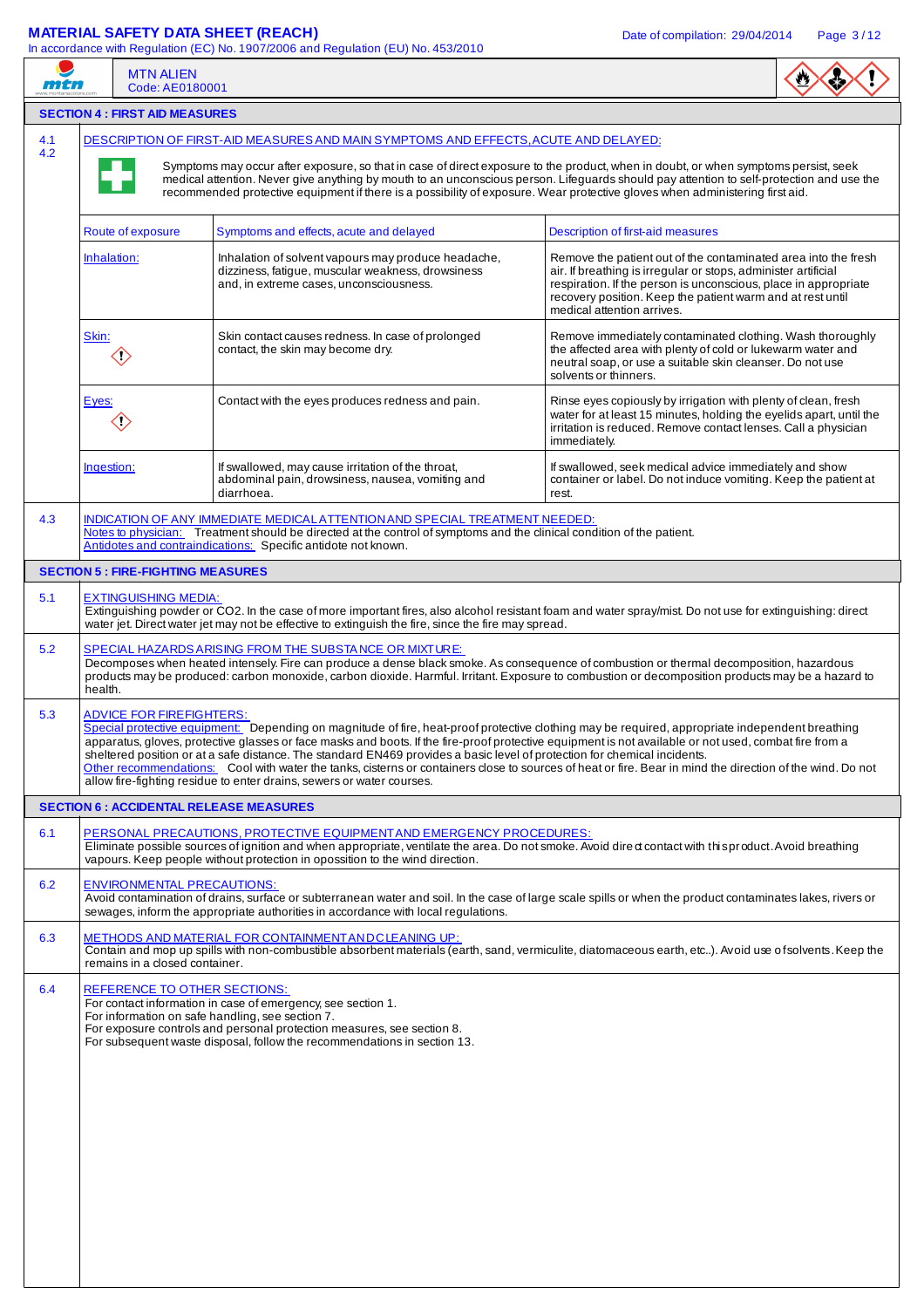## **MATERIAL SAFETY DATA SHEET (REACH)** Date of compilation: 29/04/2014 Page 4/12

|     | <b>MTN ALIEN</b><br>Code: AE0180001                                                                                                                                                                                                                                                                                                                                                                                                                                                                                                                                                                                                                                                                                                                                                                                                                                                                                                                                                                                                                                                                                                                                                             |  |
|-----|-------------------------------------------------------------------------------------------------------------------------------------------------------------------------------------------------------------------------------------------------------------------------------------------------------------------------------------------------------------------------------------------------------------------------------------------------------------------------------------------------------------------------------------------------------------------------------------------------------------------------------------------------------------------------------------------------------------------------------------------------------------------------------------------------------------------------------------------------------------------------------------------------------------------------------------------------------------------------------------------------------------------------------------------------------------------------------------------------------------------------------------------------------------------------------------------------|--|
|     | <b>SECTION 7: HANDLING AND STORAGE</b>                                                                                                                                                                                                                                                                                                                                                                                                                                                                                                                                                                                                                                                                                                                                                                                                                                                                                                                                                                                                                                                                                                                                                          |  |
| 7.1 | <b>PRECAUTIONS FOR SAFE HANDLING:</b><br>Comply with the existing legislation on health and safety at work.<br><b>General recommendations:</b><br>Avoid any type of leakage or escape.<br>Recommendations for the prevention of fire and explosion risks:<br>Pressurised container. Protect from sunlight and do not expose to temperature exceeding 50°C. Do not pierce or burn, even after use. Do not spray on a<br>naked flame or any incandescent material. Do not smoke.<br>- Flash point<br>$-58.$ °C<br>- Autoignition temperature<br>354. $^{\circ}$ C<br>- Upper/lower flammability or explosive limits<br>1.7 - 9.6 % Volume 25°C<br>Recommendations for the prevention of toxicological risks:<br>Do noteat, drink or smoke in application and drying areas. After handling, wash hands with soap and water. Avoid applying the product directly to people,<br>animals, plants or foodstuffs. For exposure controls and personal protection measures, see section 8.<br>Recommendations for the prevention of environmental contamination:<br>It is not considered a danger to the environment. In the case of accidental spillage, follow the instructions indicated in section 6. |  |
| 7.2 | <b>CONDITIONS FOR SAFE STORAGE, INCLUDING ANY INCOMPATIBILITIES:</b><br>Prevent unauthorized access. Keep out of reach of children. This product should be stored isolated from heat and electrical sources. Do not smoke in<br>storage area. If possible, avoid direct contact with sunlight. Avoid extreme humidity conditions. For more information, see section 10.<br><b>Class of store</b><br>According to current legislation.<br>Maximum storage period<br>24. months<br>Temperature interval<br>min: 5. °C, max: 50. °C (recommended).<br>Incompatible materials:<br>Keep away from oxidixing agents, from strongly alkaline and strongly acid materials.<br>Type of packaging:<br>According to current legislation.<br>Limit quantity (Seveso III): Directive 96/82/EC~2003/105/EC:<br>Lower threshold: 50 tons, Upper threshold: 200 tons                                                                                                                                                                                                                                                                                                                                            |  |
| 7.3 | <b>SPECIFIC END USES:</b><br>For the use of this product do not exist particular recommendations apart from that already indicated.                                                                                                                                                                                                                                                                                                                                                                                                                                                                                                                                                                                                                                                                                                                                                                                                                                                                                                                                                                                                                                                             |  |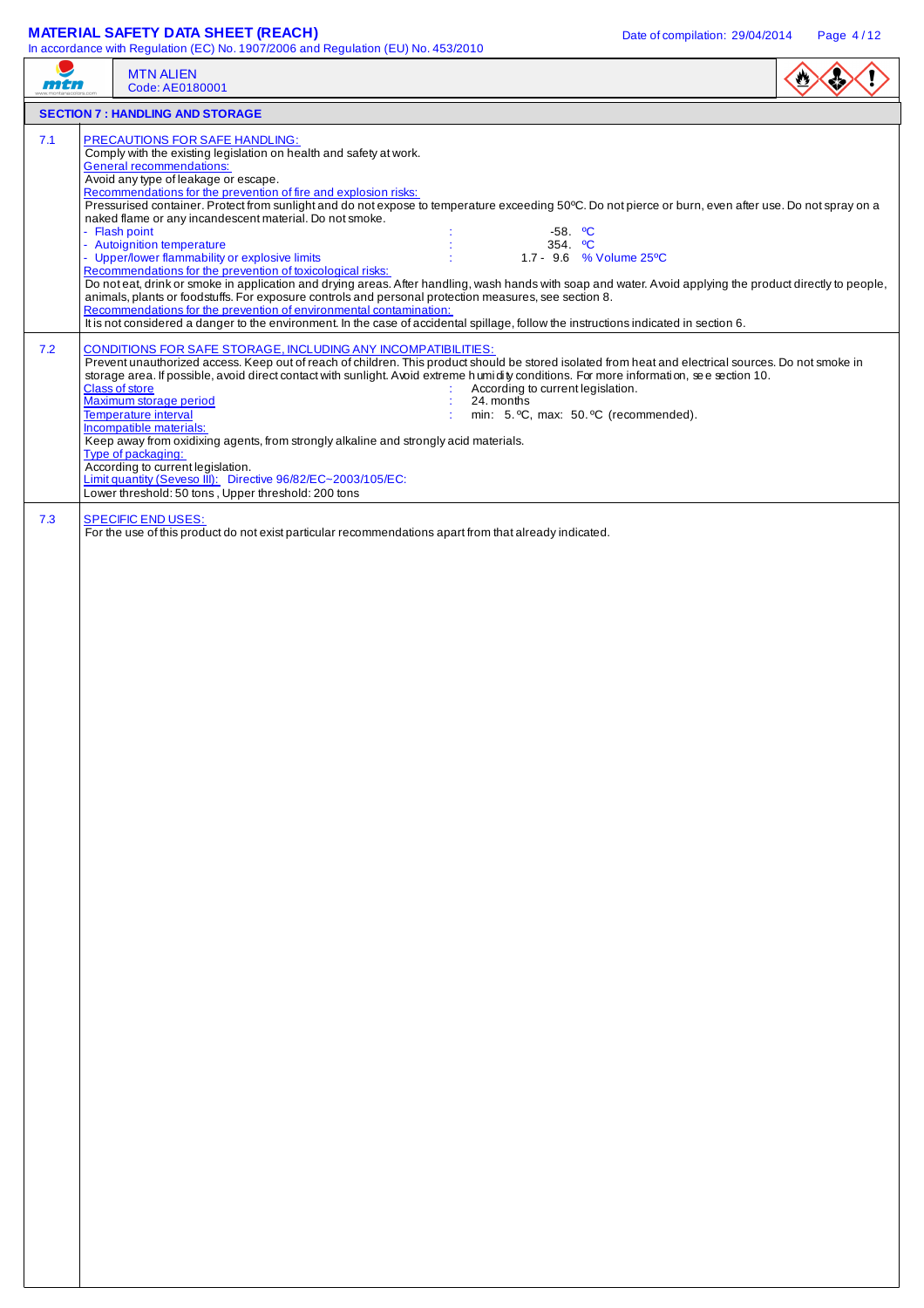### **MATERIAL SAFETY DATA SHEET (REACH)** Date of compilation: 29/04/2014 Page 5/12

MTN ALIEN Code: AE0180001



### **SECTION 8 : EXPOSURE CONTROLS/PERSONAL PROTECTION**

### 8.1 CONTROL PARAMETERS

mtn

If a product contains ingredients with exposure limits, may be necessary a personnel monitoring, work place or biological, to determine the effectiveness of the ventilation or other control measures and/or the necessity to use respiratory protective equipment. Reference should be made to EN689, EN14042 and EN482 standard concerning methods for assesing the exposure by inhalation to chemical agents, and exposure to chemical and biological agents. Reference should be also made to national guidance documents for methods for the determination of dangerous substances.

### OCCUPATIONAL EXPOSURE LIMIT VALUES (TLV)

| AGCIH 2011                                   | Year | <b>TLV-TWA</b> |       | <b>TLV-STEL</b> |       | Remarks          |
|----------------------------------------------|------|----------------|-------|-----------------|-------|------------------|
|                                              |      | ppm            | ma/m3 | ppm             | mq/m3 |                  |
| Petroleum gases, liquefied, sweetened        | 2004 | 1000.          | -     |                 |       |                  |
| Xylene (mixture of isomers)                  | 1996 | 100.           | 434.  | 150.            | 651   | A4               |
| Acetone                                      | 1997 | 500.           | 1188. | 750.            | 1782. | A4               |
| 2-methoxy-1-methylethyl acetate              |      | 50.            | 275.  | 100.            | 550.  | Vd               |
|                                              |      |                |       |                 |       | Recommended      |
| Ethylbenzene                                 | 2002 | 100.           | 434.  | 125.            | 543.  | A <sub>3</sub>   |
| Naphtha (petroleum), hydrodesulfurized heavy |      | 100.           | 525.  |                 |       | l Internal value |

TLV - Threshold Limit Value, TWA - Time Weighted Average, STEL - Short Term Exposure Limit.

Vd - Dermal.

A3 - Carcinogenic in animals.

A4 - Non classified as carcinogenic in humans.

Dermal (Vd): Means that, in exposures to this substance, the contribution by the cutaneous route, including the mucous membranes and eyes, may result significant for the overall body content if no measures are taken to prevent absorption. There are some chenicals for which dermal absorption, both in liquid and vapour phases, can be very high, and this route of entry may be or equal or greater importance even that inhalation pathway. In these situations, the use of a biological control is essential in order to quantify the overall amount of contaminant absorbed.

#### BIOLOGICAL LIMIT VALUES: Not stablished

#### DERIVED NO-EFFECT LEVEL (DNEL):

Derived no-effect level (DNEL) is a level of exposure that is considered safe, derived from toxicity data according to specific guidances included in REACH. DNEL values may differ from a occupational exposure limit (OEL) for the same chemical. OEL values may come recommended by a particular company, a government regulatory agency or an organization of experts. Although considered protective of health, the OEL values are derived by a process different of REACH.

| Derived no-effect level, workers:<br>- Systemic effects, acute and chronic:<br>Xylene (mixture of isomers)<br>Acetone<br>2-methoxy-1-methylethyl acetate<br>Ethylbenzene            | <b>DNEL</b> Inhalation<br>mg/m3<br>$289.$ (a)<br>77.0<br>(c)<br>$1210.$ (c)<br>- (a)<br>275.<br>(c)<br>(a)<br>77.0<br>$s/r$ (a)<br>(c) | <b>DNEL Cutaneous</b><br>mg/kg bw/d<br>180. $(c)$<br>s/r $(a)$<br>186. $(c)$<br>- (a)<br>154. $(c)$<br>(a)<br>180. $(c)$<br>$s/r$ (a)                                             | <b>DNEL Oral</b><br>mg/kg bw/d<br>- (c)<br>- (a)<br>$-$ (c)<br>- (a)<br>(a)<br>- (c)<br>$-$ (c)<br>- (a)                   |
|-------------------------------------------------------------------------------------------------------------------------------------------------------------------------------------|----------------------------------------------------------------------------------------------------------------------------------------|-----------------------------------------------------------------------------------------------------------------------------------------------------------------------------------|----------------------------------------------------------------------------------------------------------------------------|
| Derived no-effect level, workers:<br>- Local effects, acute and chronic:<br>Xylene (mixture of isomers)<br>Acetone<br>2-methoxy-1-methylethyl acetate<br>Ethylbenzene               | <b>DNEL</b> Inhalation<br>mg/m3<br>$289.$ (a)<br>$s/r$ (c)<br>$2420.$ (a)<br>$-$ (c)<br>(a)<br>- (c)<br>$s/r$ (c)<br>293.<br>(a)       | <b>DNEL Cutaneous</b><br>mg/cm2<br>$s/r$ (a)<br>$s/r$ (c)<br>$-$ (c)<br>- (a)<br>(c)<br>(a)<br>$\overline{\phantom{a}}$<br>$\overline{\phantom{a}}$<br>$s/r$ (c)<br>$s/r$ (a)     | <b>DNEL Eyes</b><br>mg/cm2<br>- (c)<br>- (a)<br>- (c)<br>- (a)<br>(a)<br>$-$ (c)<br>$-$ (a)<br>- (c)                       |
| Derived no-effect level, general population:<br>- Systemic effects, acute and chronic:<br>Xylene (mixture of isomers)<br>Acetone<br>2-methoxy-1-methylethyl acetate<br>Ethylbenzene | <b>DNEL</b> Inhalation<br>mg/m3<br>14.8<br>174. (a)<br>(c)<br>200.<br>(a)<br>(c)<br>33.0<br>(c)<br>(a)<br>$s/r$ (a)<br>15.0<br>(c)     | <b>DNEL Cutaneous</b><br>mg/kg bw/d<br>$s/r$ (a)<br>108. $(c)$<br>62.0<br>(c)<br>- (a)<br>54.8<br>(a)<br>(c)<br>$s/r$ (c)<br>$s/r$ (a)                                            | <b>DNEL Oral</b><br>mg/kg bw/d<br>1.60 (c)<br>$s/r$ (a)<br>62.0 (c)<br>- (a)<br>1.67 $(c)$<br>(a)<br>$s/r$ (a)<br>1.60 (c) |
| Derived no-effect level, general population:<br>- Local effects, acute and chronic:<br>Xylene (mixture of isomers)<br>Acetone<br>2-methoxy-1-methylethyl acetate<br>Ethylbenzene    | <b>DNEL</b> Inhalation<br>mg/m3<br>174. (a)<br>$s/r$ (c)<br>(a)<br>(c)<br>-<br>(a)<br>(c)<br>-<br>$s/r$ (a)<br>$s/r$ (c)               | <b>DNEL Cutaneous</b><br>mg/cm2<br>$s/r$ (a)<br>$s/r$ (c)<br>(c)<br>(a)<br>$\overline{\phantom{a}}$<br>۰<br>(c)<br>(a)<br>$\overline{\phantom{a}}$<br>۰<br>$s/r$ (a)<br>$s/r$ (c) | <b>DNEL Eyes</b><br>mg/cm2<br>- (c)<br>- (a)<br>$-$ (c)<br>(a)<br>(a)<br>- (c)<br>$-$ (c)<br>(a)<br>۰.                     |

(a) - Acute, short-term exposure, (c) - Chronic, long-term or repeated exposure.

(-) - DNEL not available (without data of registration REACH).

s/r - DNEL not derived (not identified hazard).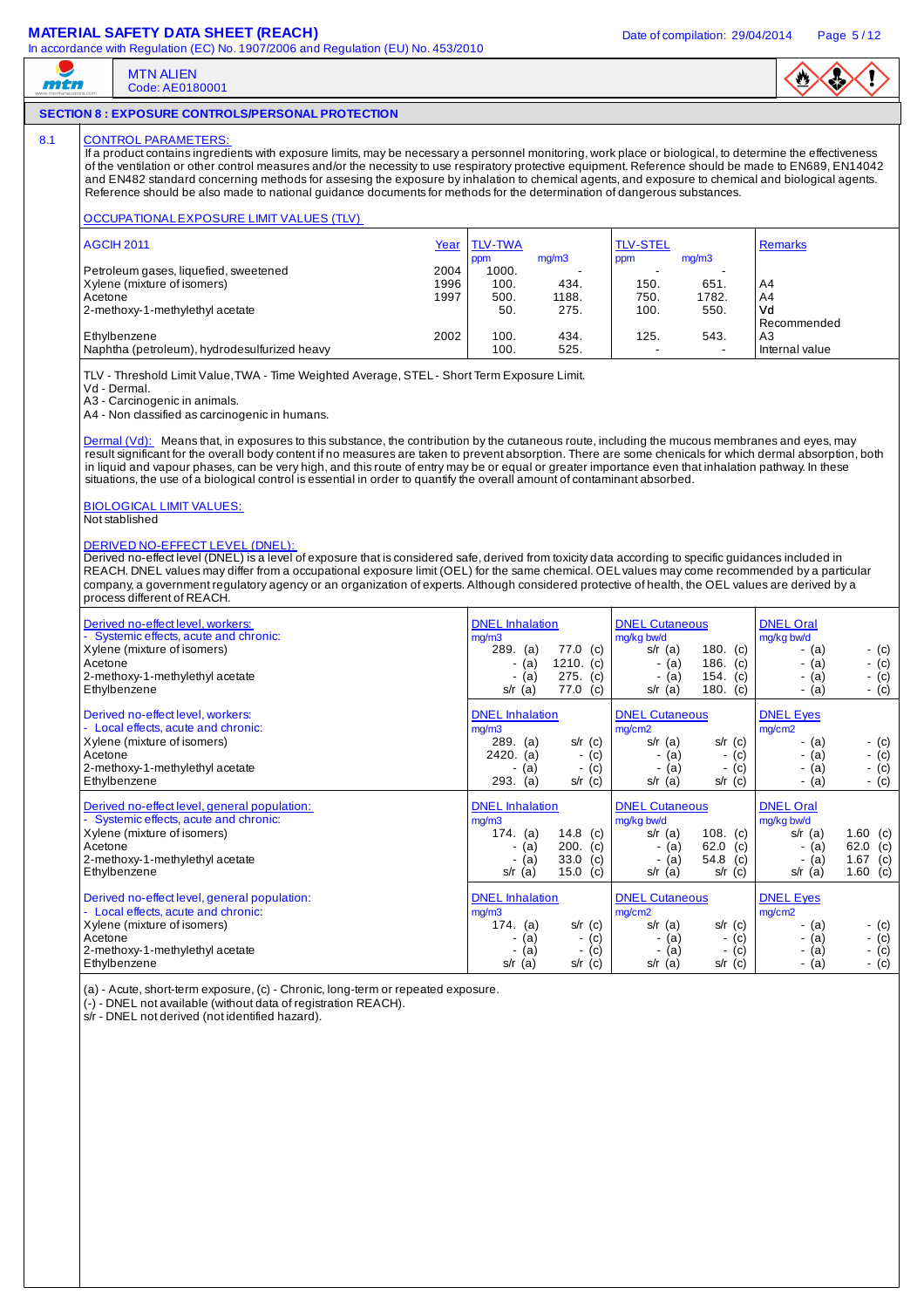|                   |                                                                                                                                                                                                                                                                                                                                                                                                                                        | <b>MATERIAL SAFETY DATA SHEET (REACH)</b><br>In accordance with Regulation (EC) No. 1907/2006 and Regulation (EU) No. 453/2010                                                                                                                                                                                                                                                                                                                                                                                                                                                                                                                                                                                                                                                                                                                                                                                                                                                                                                                                                                                                                                                                                                                                                                                                                                                                                                                                                                                                                                                                                                                                                                                                                                                                                                                                                                                                                                                                                                                                                                                                                                          |                                                                    | Date of compilation: 29/04/2014                                           | Page 6/12                                                                  |  |  |
|-------------------|----------------------------------------------------------------------------------------------------------------------------------------------------------------------------------------------------------------------------------------------------------------------------------------------------------------------------------------------------------------------------------------------------------------------------------------|-------------------------------------------------------------------------------------------------------------------------------------------------------------------------------------------------------------------------------------------------------------------------------------------------------------------------------------------------------------------------------------------------------------------------------------------------------------------------------------------------------------------------------------------------------------------------------------------------------------------------------------------------------------------------------------------------------------------------------------------------------------------------------------------------------------------------------------------------------------------------------------------------------------------------------------------------------------------------------------------------------------------------------------------------------------------------------------------------------------------------------------------------------------------------------------------------------------------------------------------------------------------------------------------------------------------------------------------------------------------------------------------------------------------------------------------------------------------------------------------------------------------------------------------------------------------------------------------------------------------------------------------------------------------------------------------------------------------------------------------------------------------------------------------------------------------------------------------------------------------------------------------------------------------------------------------------------------------------------------------------------------------------------------------------------------------------------------------------------------------------------------------------------------------------|--------------------------------------------------------------------|---------------------------------------------------------------------------|----------------------------------------------------------------------------|--|--|
| mtn               | <b>MTN ALIEN</b><br>Code: AE0180001                                                                                                                                                                                                                                                                                                                                                                                                    |                                                                                                                                                                                                                                                                                                                                                                                                                                                                                                                                                                                                                                                                                                                                                                                                                                                                                                                                                                                                                                                                                                                                                                                                                                                                                                                                                                                                                                                                                                                                                                                                                                                                                                                                                                                                                                                                                                                                                                                                                                                                                                                                                                         |                                                                    |                                                                           |                                                                            |  |  |
|                   |                                                                                                                                                                                                                                                                                                                                                                                                                                        | PREDICTED NO-EFFECT CONCENTRATION (PNEC):                                                                                                                                                                                                                                                                                                                                                                                                                                                                                                                                                                                                                                                                                                                                                                                                                                                                                                                                                                                                                                                                                                                                                                                                                                                                                                                                                                                                                                                                                                                                                                                                                                                                                                                                                                                                                                                                                                                                                                                                                                                                                                                               |                                                                    |                                                                           |                                                                            |  |  |
| Acetone           | Xylene (mixture of isomers)<br>2-methoxy-1-methylethyl acetate<br>Ethylbenzene                                                                                                                                                                                                                                                                                                                                                         | Predicted no-effect concentration, aquatic organisms:<br>- Fresh water, marine water and intermitent release:                                                                                                                                                                                                                                                                                                                                                                                                                                                                                                                                                                                                                                                                                                                                                                                                                                                                                                                                                                                                                                                                                                                                                                                                                                                                                                                                                                                                                                                                                                                                                                                                                                                                                                                                                                                                                                                                                                                                                                                                                                                           | <b>PNEC Fresh water</b><br>mg/l<br>0.327<br>10.6<br>0.635<br>0.100 | <b>PNEC Marine</b><br>mg/l<br>0.327<br>1.06<br>0.0635<br>0.0100           | <b>PNEC</b> Intermittent<br>mg/l<br>0.327<br>21.0<br>6.35<br>0.100         |  |  |
| Acetone           | marine water:<br>Xylene (mixture of isomers)<br>2-methoxy-1-methylethyl acetate<br>Ethylbenzene                                                                                                                                                                                                                                                                                                                                        | - Wastewater treatment plants (STP) and sediments in fresh- and                                                                                                                                                                                                                                                                                                                                                                                                                                                                                                                                                                                                                                                                                                                                                                                                                                                                                                                                                                                                                                                                                                                                                                                                                                                                                                                                                                                                                                                                                                                                                                                                                                                                                                                                                                                                                                                                                                                                                                                                                                                                                                         | <b>PNEC STP</b><br>mg/l<br>6.58<br>100.<br>100.<br>9.60            | <b>PNEC Sediments</b><br>mg/kg dry weight<br>12.5<br>30.4<br>3.29<br>13.7 | <b>PNEC Sediments</b><br>mg/kg dry weight<br>12.5<br>3.04<br>0.329<br>1.37 |  |  |
| Acetone           | Xylene (mixture of isomers)<br>2-methoxy-1-methylethyl acetate<br>Ethylbenzene                                                                                                                                                                                                                                                                                                                                                         | Predicted no-effect concentration, terrestrial organisms:<br>- Air, soil and effects for predator s and humans:                                                                                                                                                                                                                                                                                                                                                                                                                                                                                                                                                                                                                                                                                                                                                                                                                                                                                                                                                                                                                                                                                                                                                                                                                                                                                                                                                                                                                                                                                                                                                                                                                                                                                                                                                                                                                                                                                                                                                                                                                                                         | <b>PNEC Air</b><br>mg/m3                                           | <b>PNEC Soil</b><br>mg/kg dry weight<br>2.31<br>29.5<br>0.290<br>2.68     | <b>PNEC Oral</b><br>mg/kg bw/d<br>n/b<br>20.0                              |  |  |
|                   |                                                                                                                                                                                                                                                                                                                                                                                                                                        | (-) - PNEC not available (without data of registration REACH).<br>n/b - PNEC not derived (not bioaccumulative potential).                                                                                                                                                                                                                                                                                                                                                                                                                                                                                                                                                                                                                                                                                                                                                                                                                                                                                                                                                                                                                                                                                                                                                                                                                                                                                                                                                                                                                                                                                                                                                                                                                                                                                                                                                                                                                                                                                                                                                                                                                                               |                                                                    |                                                                           |                                                                            |  |  |
| Mask:<br>Goggles: | $\widehat{\mathbf{G}}$                                                                                                                                                                                                                                                                                                                                                                                                                 | Provide adequate ventilation. Where reasonably practicable, this should be achieved by the use of local exhaust ventilation and<br>good general extraction. If these measures are not sufficient to maintain concentrations of particulates and vapours below the<br>Occupational Exposure Limits, suitable respiratory protection must be worn.<br>Protection of respiratory system: Avoid the inhalation of vapours.<br>Protection of eyes and face: It is recommended to dispose of water taps or sources with clean water close to the working area.<br>Protection of hands and skin: It is recommended to dispose of water taps or sources with clean water close to the working area. Barrier creams may help<br>to protect the exposed areas of the skin. Barrier creams should not be applied once exposure has occurred.<br>OCUPATIONAL EXPOSURE CONTROLS: Directive 89/686/EEC~96/58/EC:<br>As a general measure on prevention and safety in the work place, we recommend the use of a basic personal protection equipment (PPE), with the<br>corresponding EC marking. For more information on personal protective equipment (storage, use, cleaning, maintenance, type and characteristics of the<br>PPE, protection class, marking, category, CEN norm, etc), you should consult the informative brochures provided by the manufacturers of PPE.<br>Suitable combined filter mask for gases, vapours and particles (EN14387/EN143). Classe 1: low capacity up to 1000 ppm,<br>Classe 2: medium capacity up to 5000 ppm, Classe 3: high capacity up to 10000 ppm. In order to obtain a suitable protection<br>level, the filter class must be selected depending on the type and concentration of the contaminating agents present, in<br>accordance with the specifications supplied by the filter producers. The respiratory equipment with filters does not work<br>satisfactorily when the air contains high concentrations of vapour or oxygen content less than 18% in volume.<br>Safety goggles with suitable lateral protection (EN166). Clean daily and disinfect at regular intervals in accordance with the<br>instructions of the manufacturer. |                                                                    |                                                                           |                                                                            |  |  |
|                   | Face shield:<br>No.<br>Gloves resistant against chemicals (EN374). There are several factors (for example, temperature), they do in practice the period<br>Gloves:<br>of use of a protective gloves resistant against chemicals is clearly lower than the established standard EN374. Due to the wide<br>variety of circumstances and possibilities, we must have in mind the manual of instructions from manufacturers of gloves. Use |                                                                                                                                                                                                                                                                                                                                                                                                                                                                                                                                                                                                                                                                                                                                                                                                                                                                                                                                                                                                                                                                                                                                                                                                                                                                                                                                                                                                                                                                                                                                                                                                                                                                                                                                                                                                                                                                                                                                                                                                                                                                                                                                                                         |                                                                    |                                                                           |                                                                            |  |  |
|                   |                                                                                                                                                                                                                                                                                                                                                                                                                                        | the proper technique of removing gloves (without touching glove's outer surface) to avoid contact of the product with the skin.<br>The gloves should be immediately replaced when any sign of degradation is noted.                                                                                                                                                                                                                                                                                                                                                                                                                                                                                                                                                                                                                                                                                                                                                                                                                                                                                                                                                                                                                                                                                                                                                                                                                                                                                                                                                                                                                                                                                                                                                                                                                                                                                                                                                                                                                                                                                                                                                     |                                                                    |                                                                           |                                                                            |  |  |
| Boots:            |                                                                                                                                                                                                                                                                                                                                                                                                                                        | No.                                                                                                                                                                                                                                                                                                                                                                                                                                                                                                                                                                                                                                                                                                                                                                                                                                                                                                                                                                                                                                                                                                                                                                                                                                                                                                                                                                                                                                                                                                                                                                                                                                                                                                                                                                                                                                                                                                                                                                                                                                                                                                                                                                     |                                                                    |                                                                           |                                                                            |  |  |
| Apron:            |                                                                                                                                                                                                                                                                                                                                                                                                                                        | No.                                                                                                                                                                                                                                                                                                                                                                                                                                                                                                                                                                                                                                                                                                                                                                                                                                                                                                                                                                                                                                                                                                                                                                                                                                                                                                                                                                                                                                                                                                                                                                                                                                                                                                                                                                                                                                                                                                                                                                                                                                                                                                                                                                     |                                                                    |                                                                           |                                                                            |  |  |
| Clothing:         |                                                                                                                                                                                                                                                                                                                                                                                                                                        | Advisable.                                                                                                                                                                                                                                                                                                                                                                                                                                                                                                                                                                                                                                                                                                                                                                                                                                                                                                                                                                                                                                                                                                                                                                                                                                                                                                                                                                                                                                                                                                                                                                                                                                                                                                                                                                                                                                                                                                                                                                                                                                                                                                                                                              |                                                                    |                                                                           |                                                                            |  |  |
|                   | Thermal hazards:                                                                                                                                                                                                                                                                                                                                                                                                                       | Not applicable (the product is handled at room temperature).<br><b>ENVIRONMENTAL EXPOSURE CONTROLS:</b><br>Avoid any spillage in the environment. Avoid any release into the atmosphere.<br>Spills on the soil: Prevent contamination of soil.<br>Spills in water: Do not allow to escape into drains, sewers or water courses.<br>Emissions to the atmosphere: Because of volatility, emissions to the atmosphere while handling and use may result. When possible, avoid solvent<br>release to the atmosphere; do not pulverize more than is strictly necessary.                                                                                                                                                                                                                                                                                                                                                                                                                                                                                                                                                                                                                                                                                                                                                                                                                                                                                                                                                                                                                                                                                                                                                                                                                                                                                                                                                                                                                                                                                                                                                                                                      |                                                                    |                                                                           |                                                                            |  |  |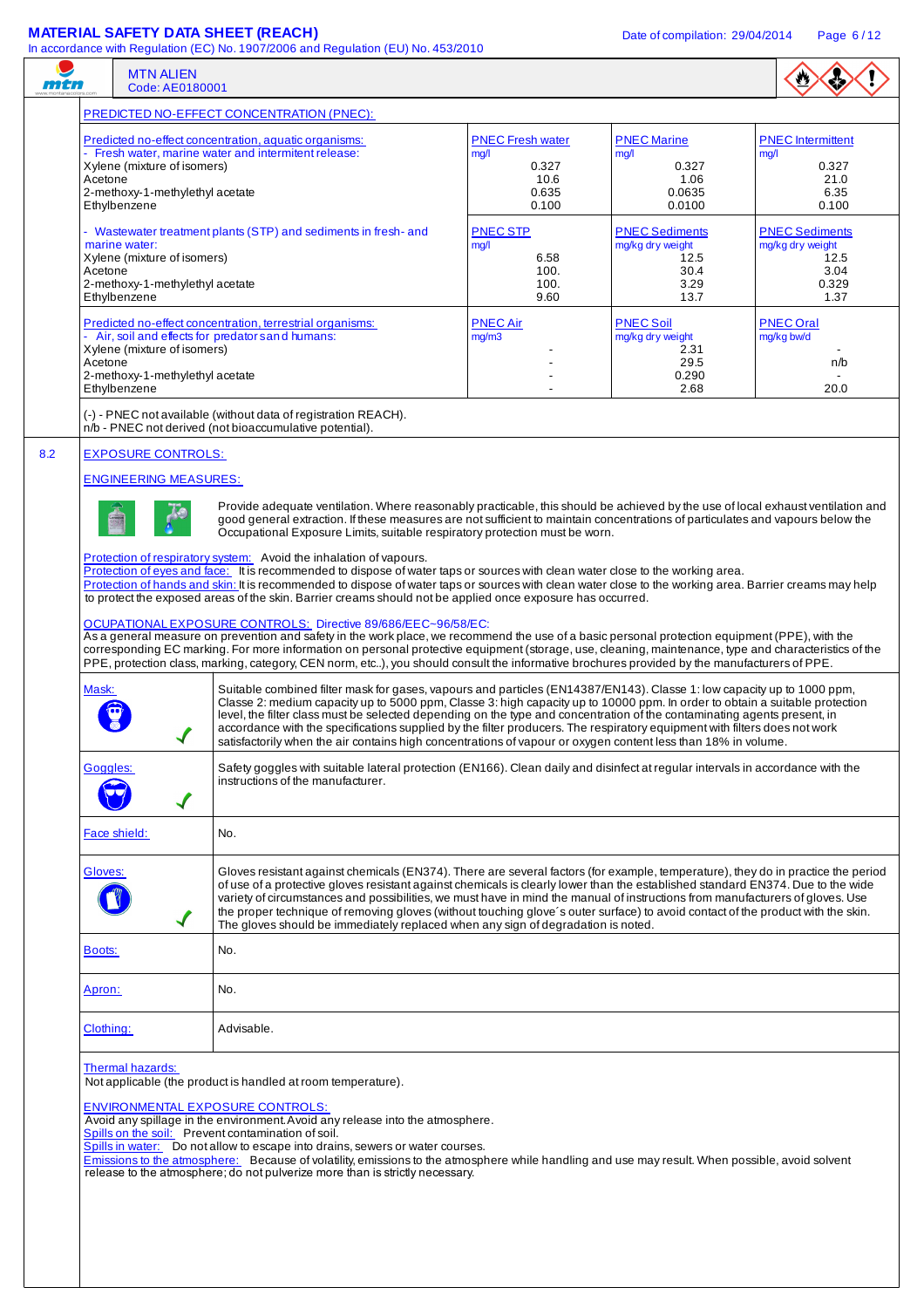## **MATERIAL SAFETY DATA SHEET (REACH)** Date of compilation: 29/04/2014 Page 7/12

| mtn          |                                                                                                  | in accordance with Regulation (EC) No. 1907/2006 and Regulation (EU) No. 453/2010<br><b>MTN ALIEN</b><br>Code: AE0180001                                                                                                                                                                                                                                                                                                                                                                                                                                                                                                                                                                                                                                                                          |                                                                                                                                                                                                                                          |                                                         | $\bullet$             |
|--------------|--------------------------------------------------------------------------------------------------|---------------------------------------------------------------------------------------------------------------------------------------------------------------------------------------------------------------------------------------------------------------------------------------------------------------------------------------------------------------------------------------------------------------------------------------------------------------------------------------------------------------------------------------------------------------------------------------------------------------------------------------------------------------------------------------------------------------------------------------------------------------------------------------------------|------------------------------------------------------------------------------------------------------------------------------------------------------------------------------------------------------------------------------------------|---------------------------------------------------------|-----------------------|
|              |                                                                                                  | <b>SECTION 9 : PHYSICAL AND CHEMICALP ROPERTIES</b>                                                                                                                                                                                                                                                                                                                                                                                                                                                                                                                                                                                                                                                                                                                                               |                                                                                                                                                                                                                                          |                                                         |                       |
| 9.1          | - Odour<br>pH-value<br>$-$ pH<br><b>Density</b><br><b>Stability</b><br>Viscosity:<br>Volatility: | INFORMATION ON BASIC PHYSICAL AND CHEMICAL PROPERTIES:<br>Appearance<br>- Physical state<br>- Odour threshold<br>Change of state<br>- Melting point<br>- Initial boiling point<br>- Relative density<br>- Decomposition temperature<br>- Viscosity (flow time)<br>- Vapour pressure<br>Solubility(ies)<br>- Solubility in water:<br>- Solubility in oils and fats:<br>Flammability:<br>- Flash point<br>- Upper/lower flammability or explosive limits<br>- Autoignition temperature<br><b>Explosive properties:</b><br>Vapours can form explosive mixtures with air and are able to flame up or explode in presence of an ignition source.<br><b>Oxidizing properties:</b><br>Based on the chemical structure of the ingredientes of the mixture, is unable to react with combustible materials. | Aerosol.<br>Characteristic<br>Not available (mixture).<br>Not applicable<br>Not applicable (mixture).<br>Not applicable<br>287. <sup>o</sup> C<br>Not applicable<br>Not available<br>Not miscible<br>Not applicable<br>354. $^{\circ}$ C | 0.869 at 20/4°C<br>$-58.$ °C<br>1.7 - 9.6 % Volume 25°C | <b>Relative water</b> |
| 9.2          | - Solids                                                                                         | <b>OTHER INFORMATION:</b><br>- VOC (supply)<br>- VOC (supply)<br>The values indicated do not always coincide with product specifications. The data for the product specifications can be found in the technical data sheet<br>of the same. For additional information concerning physical and chemical properties related to safety and environment, see sections 7 and 12.                                                                                                                                                                                                                                                                                                                                                                                                                       | 582.5 g/l                                                                                                                                                                                                                                | 33. % Weight<br>67.0 % Weight                           |                       |
|              |                                                                                                  | <b>SECTION 10 : STABILITY AND REACTIVITY</b>                                                                                                                                                                                                                                                                                                                                                                                                                                                                                                                                                                                                                                                                                                                                                      |                                                                                                                                                                                                                                          |                                                         |                       |
| 10.1         |                                                                                                  | <b>REACTIVITY:</b><br>Corrosivity to metals: It is not corrosive to metals.<br>Pyrophorical properties: It is not pyrophoric.                                                                                                                                                                                                                                                                                                                                                                                                                                                                                                                                                                                                                                                                     |                                                                                                                                                                                                                                          |                                                         |                       |
| 10.2         |                                                                                                  | <b>CHEMICAL STABILITY:</b><br>Stable under recommended storage and handling conditions.                                                                                                                                                                                                                                                                                                                                                                                                                                                                                                                                                                                                                                                                                                           |                                                                                                                                                                                                                                          |                                                         |                       |
| 10.3         |                                                                                                  | POSSIBILITY OF HAZARDOUS REACTIONS:<br>Possible dangerous reaction with oxidizing agents, acids, peroxides.                                                                                                                                                                                                                                                                                                                                                                                                                                                                                                                                                                                                                                                                                       |                                                                                                                                                                                                                                          |                                                         |                       |
| 10.4<br>10.5 |                                                                                                  | <b>CONDITIONS TO AVOID:</b><br>Heat: Keep away from sources of heat.<br>Light: Avoid direct contact with sunlight.<br>Air: Not applicable.<br>Humidity: Avoid extreme humidity conditions.<br>Pressure: Not applicable.<br>Shock: Not applicable.<br><b>INCOMPATIBLE MATERIALS:</b><br>Keep away from oxidixing agents, from strongly alkaline and strongly acid materials.                                                                                                                                                                                                                                                                                                                                                                                                                       |                                                                                                                                                                                                                                          |                                                         |                       |
| 10.6         |                                                                                                  | <b>HAZARDOUS DECOMPOSITION PRODUCTS:</b>                                                                                                                                                                                                                                                                                                                                                                                                                                                                                                                                                                                                                                                                                                                                                          |                                                                                                                                                                                                                                          |                                                         |                       |
|              |                                                                                                  | As consequence of thermal decomposition, hazardous products may be produced: carbon monoxide.                                                                                                                                                                                                                                                                                                                                                                                                                                                                                                                                                                                                                                                                                                     |                                                                                                                                                                                                                                          |                                                         |                       |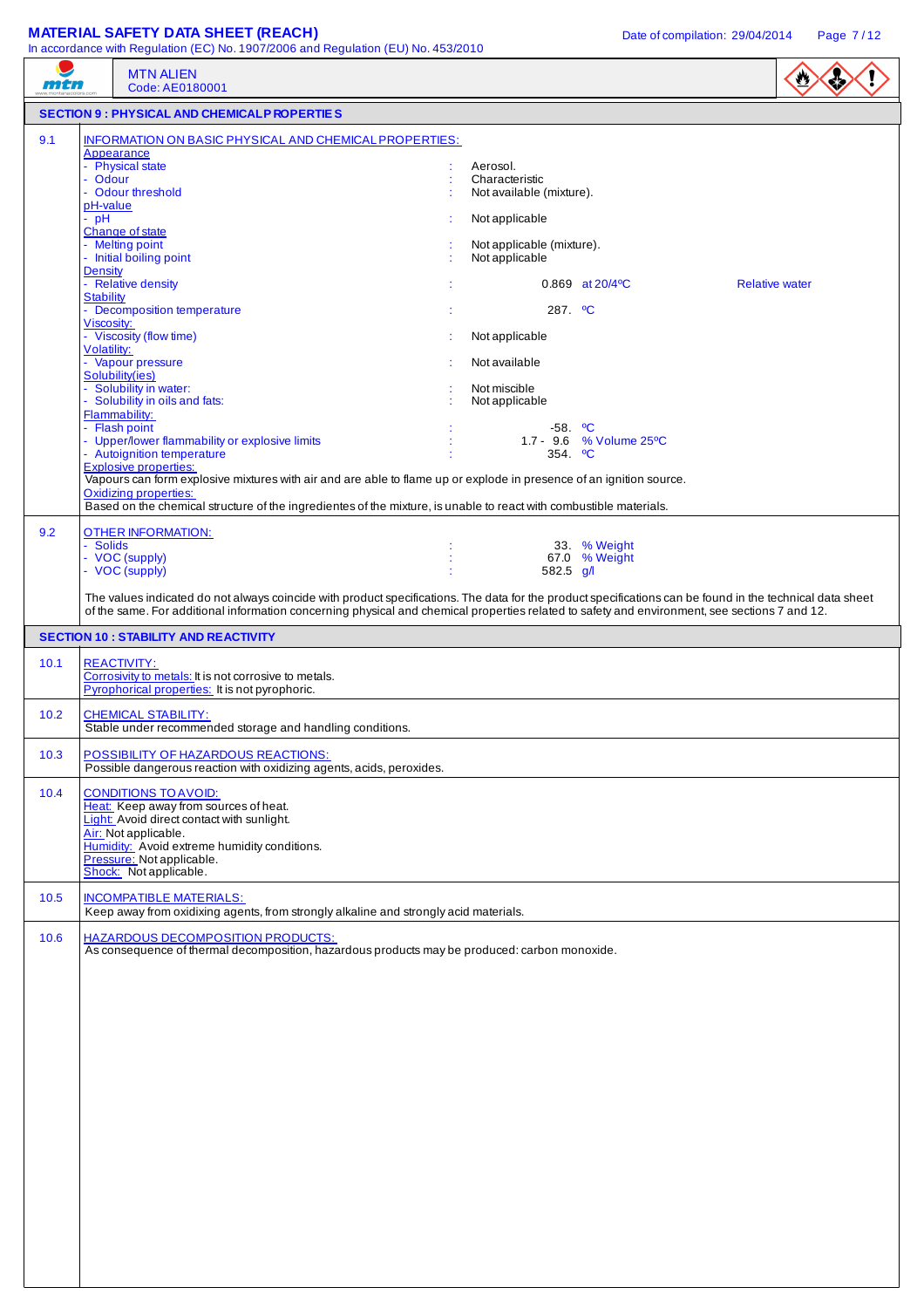# **MATERIAL SAFETY DATA SHEET (REACH)** Date of compilation: 29/04/2014 Page 8/12

|                                                                                                                                       | Code: AE0180001                                                                                                     |                        |       |                                                                                                                                                                       |                                                                                     |                                                                           |  |
|---------------------------------------------------------------------------------------------------------------------------------------|---------------------------------------------------------------------------------------------------------------------|------------------------|-------|-----------------------------------------------------------------------------------------------------------------------------------------------------------------------|-------------------------------------------------------------------------------------|---------------------------------------------------------------------------|--|
|                                                                                                                                       | <b>SECTION 11 : TOXIC OLOGICAL INFORMATION</b>                                                                      |                        |       |                                                                                                                                                                       |                                                                                     |                                                                           |  |
|                                                                                                                                       | calculation method of the Regulation (EC) No. 1272/2008~286/2011 (CLP).                                             |                        |       | No experimental toxicological data on the preparation is available. The toxicological classification for these mixture has been carried out by using the conventional |                                                                                     |                                                                           |  |
|                                                                                                                                       | INFORMATION ON TOXICOLOGICAL EFFECTS:                                                                               |                        |       |                                                                                                                                                                       |                                                                                     |                                                                           |  |
|                                                                                                                                       | <b>ACUTE TOXICITY:</b>                                                                                              |                        |       |                                                                                                                                                                       |                                                                                     |                                                                           |  |
| Dose and lethal concentrations<br>for individual ingredients:<br>Petroleum gases, liquefied, sweetened<br>Xylene (mixture of isomers) |                                                                                                                     |                        |       | <b>DL50</b><br>(OECD 401)<br>mg/kg oral<br>4300. Rat                                                                                                                  | DL50 (OECD 402)<br>mg/kg cutaneous<br>1700. Rabbit                                  | CL50 (OECD 403)<br>mg/m3.4h inhalation<br>> 31000. Rat<br>> 22080. Rat    |  |
| Acetone                                                                                                                               | 2-methoxy-1-methylethyl acetate<br>Ethylbenzene<br>Naphtha (petroleum), hydrodesulfurized heavy<br>2-butanone-oxime |                        |       | 5800. Rat<br>8532. Rat<br>3500. Rat<br>6000. Rat<br>2400. Rat                                                                                                         | > 20000. Rabbit<br>> 5000. Rat<br>15400. Rabbit<br>3000. Rat<br>1840. Rabbit        | >100000 Rat<br>> 35700. Rat<br>> 17400. Rat<br>> 7630. Rat<br>> 4830. Rat |  |
| No observed adverse effect level<br>Not available<br>Lowest observed adverse effect level<br>Not available                            |                                                                                                                     |                        |       |                                                                                                                                                                       |                                                                                     |                                                                           |  |
|                                                                                                                                       | INFORMATION ON LIKELY ROUTES OF EX POSURE: Acute toxicity:                                                          |                        |       |                                                                                                                                                                       |                                                                                     |                                                                           |  |
|                                                                                                                                       | Routes of exposure                                                                                                  | <b>Acute toxicity</b>  | Cat.  | Main effects, acute and/or delayed                                                                                                                                    |                                                                                     |                                                                           |  |
| Inhalation:<br>Not classified                                                                                                         |                                                                                                                     | $ETA > 20000$ mg/m3    |       | data, the classification criteria are not met).                                                                                                                       | Not classified as a product with acute toxicity if inhaled (based on available      |                                                                           |  |
| Skin:<br>Not classified                                                                                                               |                                                                                                                     | $ETA > 2000$ mg/kg     |       | Not classified as a product with acute toxicity in contact with skin (based on<br>available data, the classification criteria are not met).                           |                                                                                     |                                                                           |  |
| Eyes:<br>Not classified                                                                                                               |                                                                                                                     | Not available          |       | Not classified as a product with acute toxicity by eye contact (lack of data).                                                                                        |                                                                                     |                                                                           |  |
| Ingestion:<br>Not classified                                                                                                          |                                                                                                                     | $ETA > 5000$ mg/kg     |       | Not classified as a product with acute toxicity if swallowed (based on available<br>data, the classification criteria are not met).                                   |                                                                                     |                                                                           |  |
|                                                                                                                                       |                                                                                                                     |                        |       |                                                                                                                                                                       |                                                                                     |                                                                           |  |
|                                                                                                                                       | <b>CORROSION / IRRITATION / SENSITISATION:</b>                                                                      |                        |       |                                                                                                                                                                       |                                                                                     |                                                                           |  |
| Danger class                                                                                                                          |                                                                                                                     | <b>Target organs</b>   | Cat.  | Main effects, acute and/or delayed                                                                                                                                    |                                                                                     |                                                                           |  |
| Not classified                                                                                                                        | Respiratory corrosion/irritation:                                                                                   |                        |       | data, the classification criteria are not met).                                                                                                                       | Not classified as a product corrosive or irritant by inhalation (based on available |                                                                           |  |
|                                                                                                                                       | Skin corrosion/irritation:                                                                                          | <b>Skin</b>            | Cat.2 | # IRRITANT: Causes skin irritation.                                                                                                                                   |                                                                                     |                                                                           |  |
| $\diamondsuit$                                                                                                                        | Serious eye damage/irritation:                                                                                      | $(\mathbb{q})$<br>Eyes | Cat.2 | # IRRITANT: Causes serious eye irritation.                                                                                                                            |                                                                                     |                                                                           |  |
| $\diamondsuit$<br>Not classified                                                                                                      | <b>Respiratory sensitisation:</b>                                                                                   | $\circledcirc$         |       | the classification criteria are not met).                                                                                                                             | Not classified as a product sensitising by inhalation (based on available data,     |                                                                           |  |
| Not classified                                                                                                                        | <b>Skin sensitisation:</b>                                                                                          |                        |       | data, the classification criteria are not met).                                                                                                                       | Not classified as a product sensitising by skin contact (based on available         |                                                                           |  |
|                                                                                                                                       |                                                                                                                     |                        |       |                                                                                                                                                                       |                                                                                     |                                                                           |  |
|                                                                                                                                       | Contains 2-butanone-oxime. May produce an allergic reaction.                                                        |                        |       |                                                                                                                                                                       |                                                                                     |                                                                           |  |
| Danger class                                                                                                                          | <b>ASPIRATION HAZARD:</b>                                                                                           | <b>Target organs</b>   | Cat.  | Main effects, acute and/or delayed                                                                                                                                    |                                                                                     |                                                                           |  |
| Not classified                                                                                                                        | <b>Aspiration hazard:</b>                                                                                           |                        |       | Not applicable.                                                                                                                                                       |                                                                                     |                                                                           |  |
|                                                                                                                                       |                                                                                                                     |                        |       | SPECIFIC TARGET ORGANS TOXICITY (STOT): Single exposure (SE) and/or Repeated exposure (RE):                                                                           |                                                                                     |                                                                           |  |
| <b>Effects</b>                                                                                                                        | <b>SE/RE</b>                                                                                                        | <b>Target organs</b>   | Cat.  | Main effects, acute and/or delayed                                                                                                                                    |                                                                                     |                                                                           |  |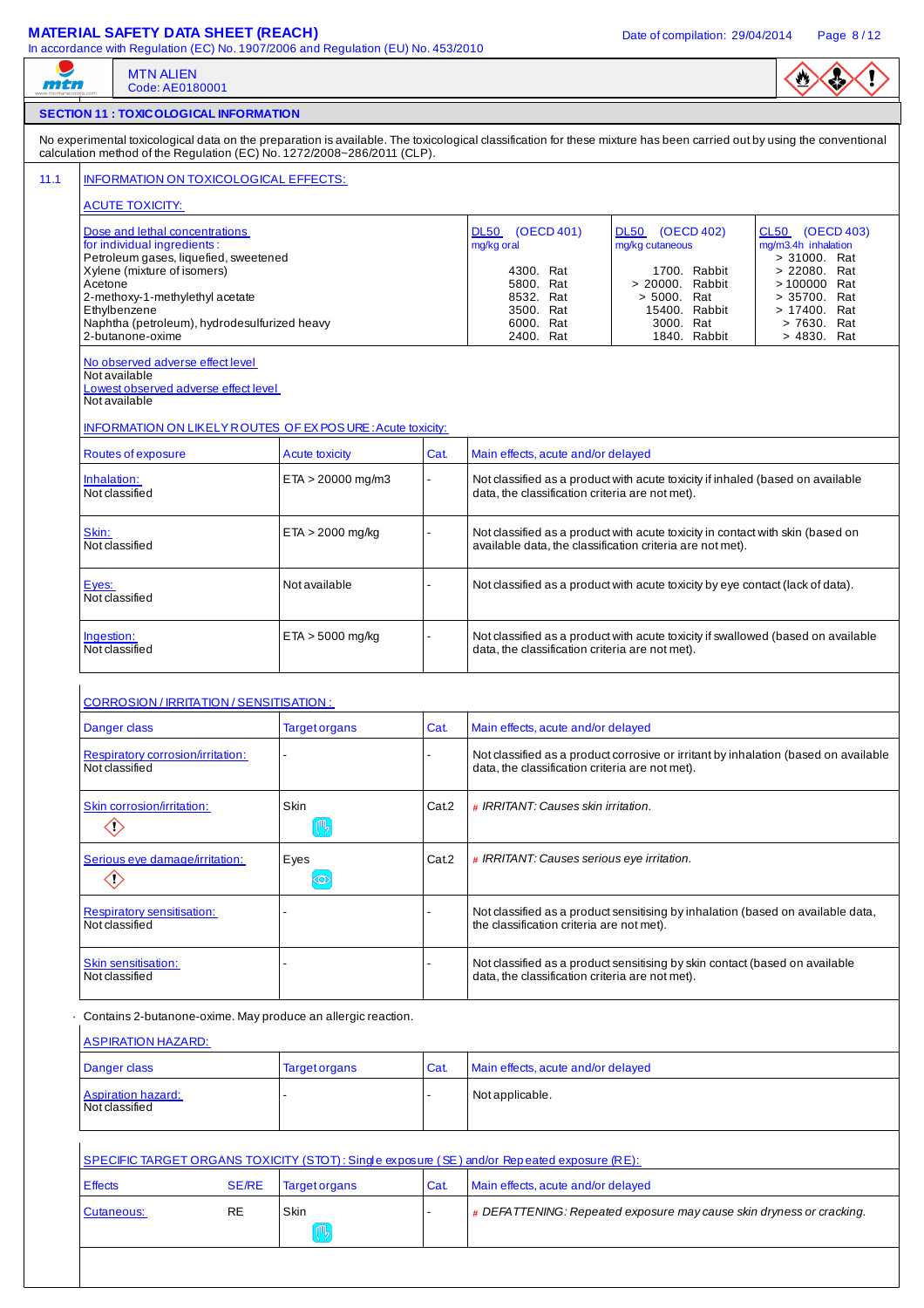# **MATERIAL SAFETY DATA SHEET (REACH)** Date of compilation: 29/04/2014 Page 9/12

 $\overline{\phantom{a}}$ 

| mtn                                                                                                                                                                                                                                                                                                                                                                                                                                                                                                                                                                                                                                                                                                                                                                                                                                                                                                                                                                                                                                                                                                                                                                                                                                                                                                                                                                                                                                                                                                                                                                                                                                                                                                      |                             | III accordance with Negulation (EO) NO. 1907/2000 and Negulation (EO) NO. 400/2010<br><b>MTN ALIEN</b><br>Code: AE0180001                                                                                                                                                |                                                                                                                                          |                                                                                                                                               |                                                                                                                             |  |
|----------------------------------------------------------------------------------------------------------------------------------------------------------------------------------------------------------------------------------------------------------------------------------------------------------------------------------------------------------------------------------------------------------------------------------------------------------------------------------------------------------------------------------------------------------------------------------------------------------------------------------------------------------------------------------------------------------------------------------------------------------------------------------------------------------------------------------------------------------------------------------------------------------------------------------------------------------------------------------------------------------------------------------------------------------------------------------------------------------------------------------------------------------------------------------------------------------------------------------------------------------------------------------------------------------------------------------------------------------------------------------------------------------------------------------------------------------------------------------------------------------------------------------------------------------------------------------------------------------------------------------------------------------------------------------------------------------|-----------------------------|--------------------------------------------------------------------------------------------------------------------------------------------------------------------------------------------------------------------------------------------------------------------------|------------------------------------------------------------------------------------------------------------------------------------------|-----------------------------------------------------------------------------------------------------------------------------------------------|-----------------------------------------------------------------------------------------------------------------------------|--|
| <b>CMR EFFECTS:</b><br>Carcinogenic effects: Is not considered as a carcinogenic product.<br>Genotoxicity: Is not considered as a mutagenic product.<br>Toxicity for reproduction: Do not harm fertility. Do not harm the fetus developping.<br>Effects via lactation: Not classified as a hazardous product for children breast-fed.<br>DELAYED AND IMMEDIATE EFFECTS AS WELL AS CHRONIC EFFECTS FROM SHORT AND LONG-TE RM EXPOSURE:<br>Routes of exposure: May be absorbed by inhalation of vapour, through the skin and by ingestion.<br>Short-term exposure: Harmful by inhalation. Harmful in contact with skin. Exposure to solvent vapour concentrations in excess of the stated<br>occupational exposure limit, may result in adverse health effects, such as mucous membrane and respiratory system irritation and adverse effects on<br>kidneys, liver and central nervous system. Liquid splashes in the eyes may cause irritation and reversible damage. Irritating to skin. If swallowed, may<br>cause irritation of the throat; other effects may be the same as described in the exposure to vapours.<br>Long-term or repeated exposure: Repeated or prolonged contact may cause removal of natural fat from the skin, resulting in non-allergic contact<br>dermatitis and absorption through the skin.<br><b>INTERACTIVE EFFECTS:</b><br>Not available.<br><b>INFORMATION ABOUT TOXICOCINE TICS, METABOLISM AND DISTRIBUTION:</b><br>Dermal absorption:<br>This preparation contains the following substances for which dermal absorption can be very high: 2-methoxy-1-methylethyl acetate.<br>Basic toxicokinetics: Not available.<br><b>ADDITIONAL INFORMATION:</b><br>Not available. |                             |                                                                                                                                                                                                                                                                          |                                                                                                                                          |                                                                                                                                               |                                                                                                                             |  |
|                                                                                                                                                                                                                                                                                                                                                                                                                                                                                                                                                                                                                                                                                                                                                                                                                                                                                                                                                                                                                                                                                                                                                                                                                                                                                                                                                                                                                                                                                                                                                                                                                                                                                                          |                             | <b>SECTION 12 : ECOLOGICAL INFORMATION</b>                                                                                                                                                                                                                               |                                                                                                                                          |                                                                                                                                               |                                                                                                                             |  |
|                                                                                                                                                                                                                                                                                                                                                                                                                                                                                                                                                                                                                                                                                                                                                                                                                                                                                                                                                                                                                                                                                                                                                                                                                                                                                                                                                                                                                                                                                                                                                                                                                                                                                                          |                             | No experimental ecotoxicological data on the preparation as such is available. The ecotoxicological classification for these mixture has been carried out by using<br>the conventional calculation method of the Regulation (EC) No. 1272/2008~286/2011 (CLP).           |                                                                                                                                          |                                                                                                                                               |                                                                                                                             |  |
| 12.1                                                                                                                                                                                                                                                                                                                                                                                                                                                                                                                                                                                                                                                                                                                                                                                                                                                                                                                                                                                                                                                                                                                                                                                                                                                                                                                                                                                                                                                                                                                                                                                                                                                                                                     | <b>TOXICITY:</b><br>Acetone | Acute toxicity in aquatic environment<br>for individual ingredients:<br>Petroleum gases, liquefied, sweetened<br>Xylene (mixture of isomers)<br>2-methoxy-1-methylethyl acetate<br>Ethylbenzene<br>Naphtha (petroleum), hydrodesulfurized heavy<br>2-butanone-oxime      | CL50<br>(OECD 203)<br>mg/l.96hours<br>11. Fishes<br>14. Fishes<br>5540. Fishes<br>134. Fishes<br>12. Fishes<br>2.6 Fishes<br>843. Fishes | CE50 (OECD 202)<br>mg/l.48hours<br>14. Daphnia<br>16. Daphnia<br>12100. Daphnia<br>408. Daphnia<br>1.8 Daphnia<br>2.3 Daphnia<br>750. Daphnia | CE50 (OECD 201)<br>mg/l.72hours<br>4.7 Algae<br>$> 10$ . Algae<br>> 1000. Algae<br>33. Algae<br>$> 10$ . Algae<br>83. Algae |  |
|                                                                                                                                                                                                                                                                                                                                                                                                                                                                                                                                                                                                                                                                                                                                                                                                                                                                                                                                                                                                                                                                                                                                                                                                                                                                                                                                                                                                                                                                                                                                                                                                                                                                                                          |                             | No observed effect concentration<br>2-methoxy-1-methylethyl acetate                                                                                                                                                                                                      | NOEC (OECD 210)<br>mg/l.28days                                                                                                           | NOEC (OECD 211)<br>mg/l.21days<br>> 100. Daphnia                                                                                              |                                                                                                                             |  |
|                                                                                                                                                                                                                                                                                                                                                                                                                                                                                                                                                                                                                                                                                                                                                                                                                                                                                                                                                                                                                                                                                                                                                                                                                                                                                                                                                                                                                                                                                                                                                                                                                                                                                                          |                             | Lowest observed effect concentration<br>Not available                                                                                                                                                                                                                    |                                                                                                                                          |                                                                                                                                               |                                                                                                                             |  |
| $12.2$                                                                                                                                                                                                                                                                                                                                                                                                                                                                                                                                                                                                                                                                                                                                                                                                                                                                                                                                                                                                                                                                                                                                                                                                                                                                                                                                                                                                                                                                                                                                                                                                                                                                                                   |                             | PERSISTENCE AND DEGRADABILITY:                                                                                                                                                                                                                                           |                                                                                                                                          |                                                                                                                                               |                                                                                                                             |  |
| 12.3                                                                                                                                                                                                                                                                                                                                                                                                                                                                                                                                                                                                                                                                                                                                                                                                                                                                                                                                                                                                                                                                                                                                                                                                                                                                                                                                                                                                                                                                                                                                                                                                                                                                                                     |                             | Not available.<br><b>BIOACCUMULATIVE POTENTIAL:</b><br>Not available.                                                                                                                                                                                                    |                                                                                                                                          |                                                                                                                                               |                                                                                                                             |  |
| 12.4                                                                                                                                                                                                                                                                                                                                                                                                                                                                                                                                                                                                                                                                                                                                                                                                                                                                                                                                                                                                                                                                                                                                                                                                                                                                                                                                                                                                                                                                                                                                                                                                                                                                                                     |                             | <b>MOBILITY IN SOIL:</b><br>Not available.                                                                                                                                                                                                                               |                                                                                                                                          |                                                                                                                                               |                                                                                                                             |  |
| 12.5                                                                                                                                                                                                                                                                                                                                                                                                                                                                                                                                                                                                                                                                                                                                                                                                                                                                                                                                                                                                                                                                                                                                                                                                                                                                                                                                                                                                                                                                                                                                                                                                                                                                                                     |                             | RESULTS OF PBT AND VPVBASSESMENT: Annex XIII of Regulation (EC) no. 1907/2006:<br>Does not contain substances that fulfill the PBT/vPvB criteria.                                                                                                                        |                                                                                                                                          |                                                                                                                                               |                                                                                                                             |  |
| 12.6                                                                                                                                                                                                                                                                                                                                                                                                                                                                                                                                                                                                                                                                                                                                                                                                                                                                                                                                                                                                                                                                                                                                                                                                                                                                                                                                                                                                                                                                                                                                                                                                                                                                                                     |                             | <b>OTHER ADVERSE EFFECTS:</b><br>Ozone depletion potential: Not available.<br>Photochemical ozone creation potential: Not available.<br>Earth global warming potential: In case of fire or incineration liberates CO2.<br>Endocrine disrupting potential: Not available. |                                                                                                                                          |                                                                                                                                               |                                                                                                                             |  |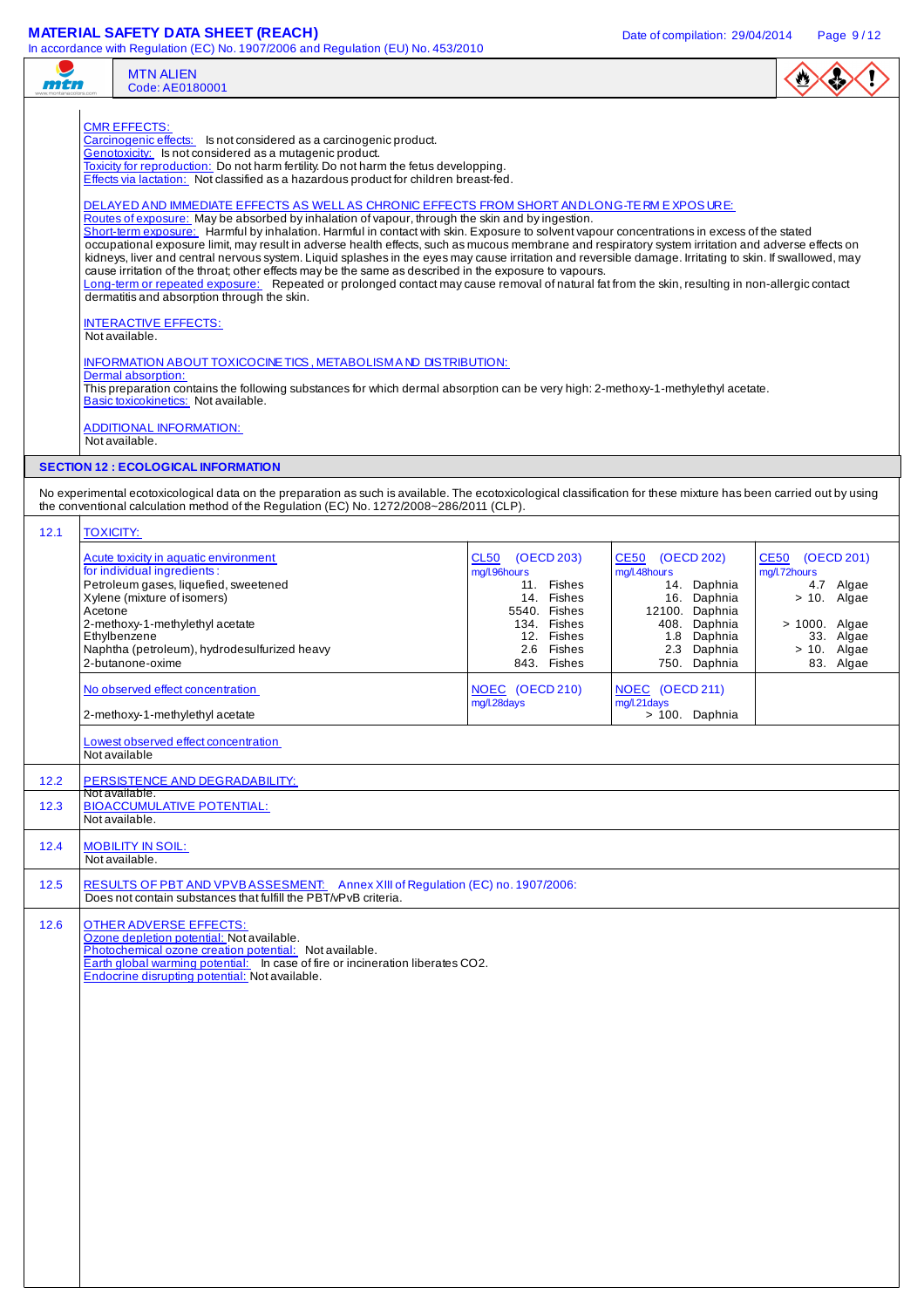# **MATERIAL SAFETY DATA SHEET (REACH)** Date of compilation: 29/04/2014 Page 10/12

| mtn  | in accordance with Regulation (EC) No. 1907/2006 and Regulation (EO) No. 455/2010                                                                                                                                                                                                                                                                                                                                                                                                                                                                                                                                                                                                                                                                                                                                                                                                                                                                                                                                                                                                                                                                                           | <b>MTN ALIEN</b><br>Code: AE0180001                                                                                                    |  |  |  |  |  |
|------|-----------------------------------------------------------------------------------------------------------------------------------------------------------------------------------------------------------------------------------------------------------------------------------------------------------------------------------------------------------------------------------------------------------------------------------------------------------------------------------------------------------------------------------------------------------------------------------------------------------------------------------------------------------------------------------------------------------------------------------------------------------------------------------------------------------------------------------------------------------------------------------------------------------------------------------------------------------------------------------------------------------------------------------------------------------------------------------------------------------------------------------------------------------------------------|----------------------------------------------------------------------------------------------------------------------------------------|--|--|--|--|--|
|      |                                                                                                                                                                                                                                                                                                                                                                                                                                                                                                                                                                                                                                                                                                                                                                                                                                                                                                                                                                                                                                                                                                                                                                             | <b>SECTION 13 : DISPOSAL CONSIDERATIONS</b>                                                                                            |  |  |  |  |  |
| 13.1 | <b>WASTE TREATMENT METHODS:</b> Directive 2008/98/EC:<br>Take all necessary measures to prevent the production of waste whenever possible. Analyse possible methods for revaluation or recycling. Do not<br>discharge into drains or the environment, dispose of at an authorised waste collection point. Waste should be handled and disposed of in accordance with<br>current local and national regulations. For exposure controls and personal protection measures, see section 8.<br>Disposal of empty containers: Directive 94/62/EC~2005/20/EC, Decision 2000/532/EC:<br>Emptied containers and packaging should be disposed of in accordance with currently local and national regulations. The classification of packaging as<br>hazardous waste will depend on the degree of empting of the same, being the holder of the residue responsible for their classification, )in accordance with<br>Chapter 15 01 of Decision 2000/532/EC, and forwarding to the appropriate final destination. With contaminated containers and packaging, adopt the<br>same measures as for the product in itself. Ensure the container is completely empty before throwing it away. |                                                                                                                                        |  |  |  |  |  |
|      |                                                                                                                                                                                                                                                                                                                                                                                                                                                                                                                                                                                                                                                                                                                                                                                                                                                                                                                                                                                                                                                                                                                                                                             | Procedures for neutralising or destroying the product:<br>In accordance with local regulations. Do not incinerarate closed containers. |  |  |  |  |  |
|      |                                                                                                                                                                                                                                                                                                                                                                                                                                                                                                                                                                                                                                                                                                                                                                                                                                                                                                                                                                                                                                                                                                                                                                             |                                                                                                                                        |  |  |  |  |  |
|      |                                                                                                                                                                                                                                                                                                                                                                                                                                                                                                                                                                                                                                                                                                                                                                                                                                                                                                                                                                                                                                                                                                                                                                             |                                                                                                                                        |  |  |  |  |  |
|      |                                                                                                                                                                                                                                                                                                                                                                                                                                                                                                                                                                                                                                                                                                                                                                                                                                                                                                                                                                                                                                                                                                                                                                             |                                                                                                                                        |  |  |  |  |  |
|      |                                                                                                                                                                                                                                                                                                                                                                                                                                                                                                                                                                                                                                                                                                                                                                                                                                                                                                                                                                                                                                                                                                                                                                             |                                                                                                                                        |  |  |  |  |  |
|      |                                                                                                                                                                                                                                                                                                                                                                                                                                                                                                                                                                                                                                                                                                                                                                                                                                                                                                                                                                                                                                                                                                                                                                             |                                                                                                                                        |  |  |  |  |  |
|      |                                                                                                                                                                                                                                                                                                                                                                                                                                                                                                                                                                                                                                                                                                                                                                                                                                                                                                                                                                                                                                                                                                                                                                             |                                                                                                                                        |  |  |  |  |  |
|      |                                                                                                                                                                                                                                                                                                                                                                                                                                                                                                                                                                                                                                                                                                                                                                                                                                                                                                                                                                                                                                                                                                                                                                             |                                                                                                                                        |  |  |  |  |  |
|      |                                                                                                                                                                                                                                                                                                                                                                                                                                                                                                                                                                                                                                                                                                                                                                                                                                                                                                                                                                                                                                                                                                                                                                             |                                                                                                                                        |  |  |  |  |  |
|      |                                                                                                                                                                                                                                                                                                                                                                                                                                                                                                                                                                                                                                                                                                                                                                                                                                                                                                                                                                                                                                                                                                                                                                             |                                                                                                                                        |  |  |  |  |  |
|      |                                                                                                                                                                                                                                                                                                                                                                                                                                                                                                                                                                                                                                                                                                                                                                                                                                                                                                                                                                                                                                                                                                                                                                             |                                                                                                                                        |  |  |  |  |  |
|      |                                                                                                                                                                                                                                                                                                                                                                                                                                                                                                                                                                                                                                                                                                                                                                                                                                                                                                                                                                                                                                                                                                                                                                             |                                                                                                                                        |  |  |  |  |  |
|      |                                                                                                                                                                                                                                                                                                                                                                                                                                                                                                                                                                                                                                                                                                                                                                                                                                                                                                                                                                                                                                                                                                                                                                             |                                                                                                                                        |  |  |  |  |  |
|      |                                                                                                                                                                                                                                                                                                                                                                                                                                                                                                                                                                                                                                                                                                                                                                                                                                                                                                                                                                                                                                                                                                                                                                             |                                                                                                                                        |  |  |  |  |  |
|      |                                                                                                                                                                                                                                                                                                                                                                                                                                                                                                                                                                                                                                                                                                                                                                                                                                                                                                                                                                                                                                                                                                                                                                             |                                                                                                                                        |  |  |  |  |  |
|      |                                                                                                                                                                                                                                                                                                                                                                                                                                                                                                                                                                                                                                                                                                                                                                                                                                                                                                                                                                                                                                                                                                                                                                             |                                                                                                                                        |  |  |  |  |  |
|      |                                                                                                                                                                                                                                                                                                                                                                                                                                                                                                                                                                                                                                                                                                                                                                                                                                                                                                                                                                                                                                                                                                                                                                             |                                                                                                                                        |  |  |  |  |  |
|      |                                                                                                                                                                                                                                                                                                                                                                                                                                                                                                                                                                                                                                                                                                                                                                                                                                                                                                                                                                                                                                                                                                                                                                             |                                                                                                                                        |  |  |  |  |  |
|      |                                                                                                                                                                                                                                                                                                                                                                                                                                                                                                                                                                                                                                                                                                                                                                                                                                                                                                                                                                                                                                                                                                                                                                             |                                                                                                                                        |  |  |  |  |  |
|      |                                                                                                                                                                                                                                                                                                                                                                                                                                                                                                                                                                                                                                                                                                                                                                                                                                                                                                                                                                                                                                                                                                                                                                             |                                                                                                                                        |  |  |  |  |  |
|      |                                                                                                                                                                                                                                                                                                                                                                                                                                                                                                                                                                                                                                                                                                                                                                                                                                                                                                                                                                                                                                                                                                                                                                             |                                                                                                                                        |  |  |  |  |  |
|      |                                                                                                                                                                                                                                                                                                                                                                                                                                                                                                                                                                                                                                                                                                                                                                                                                                                                                                                                                                                                                                                                                                                                                                             |                                                                                                                                        |  |  |  |  |  |
|      |                                                                                                                                                                                                                                                                                                                                                                                                                                                                                                                                                                                                                                                                                                                                                                                                                                                                                                                                                                                                                                                                                                                                                                             |                                                                                                                                        |  |  |  |  |  |
|      |                                                                                                                                                                                                                                                                                                                                                                                                                                                                                                                                                                                                                                                                                                                                                                                                                                                                                                                                                                                                                                                                                                                                                                             |                                                                                                                                        |  |  |  |  |  |
|      |                                                                                                                                                                                                                                                                                                                                                                                                                                                                                                                                                                                                                                                                                                                                                                                                                                                                                                                                                                                                                                                                                                                                                                             |                                                                                                                                        |  |  |  |  |  |
|      |                                                                                                                                                                                                                                                                                                                                                                                                                                                                                                                                                                                                                                                                                                                                                                                                                                                                                                                                                                                                                                                                                                                                                                             |                                                                                                                                        |  |  |  |  |  |
|      |                                                                                                                                                                                                                                                                                                                                                                                                                                                                                                                                                                                                                                                                                                                                                                                                                                                                                                                                                                                                                                                                                                                                                                             |                                                                                                                                        |  |  |  |  |  |
|      |                                                                                                                                                                                                                                                                                                                                                                                                                                                                                                                                                                                                                                                                                                                                                                                                                                                                                                                                                                                                                                                                                                                                                                             |                                                                                                                                        |  |  |  |  |  |
|      |                                                                                                                                                                                                                                                                                                                                                                                                                                                                                                                                                                                                                                                                                                                                                                                                                                                                                                                                                                                                                                                                                                                                                                             |                                                                                                                                        |  |  |  |  |  |
|      |                                                                                                                                                                                                                                                                                                                                                                                                                                                                                                                                                                                                                                                                                                                                                                                                                                                                                                                                                                                                                                                                                                                                                                             |                                                                                                                                        |  |  |  |  |  |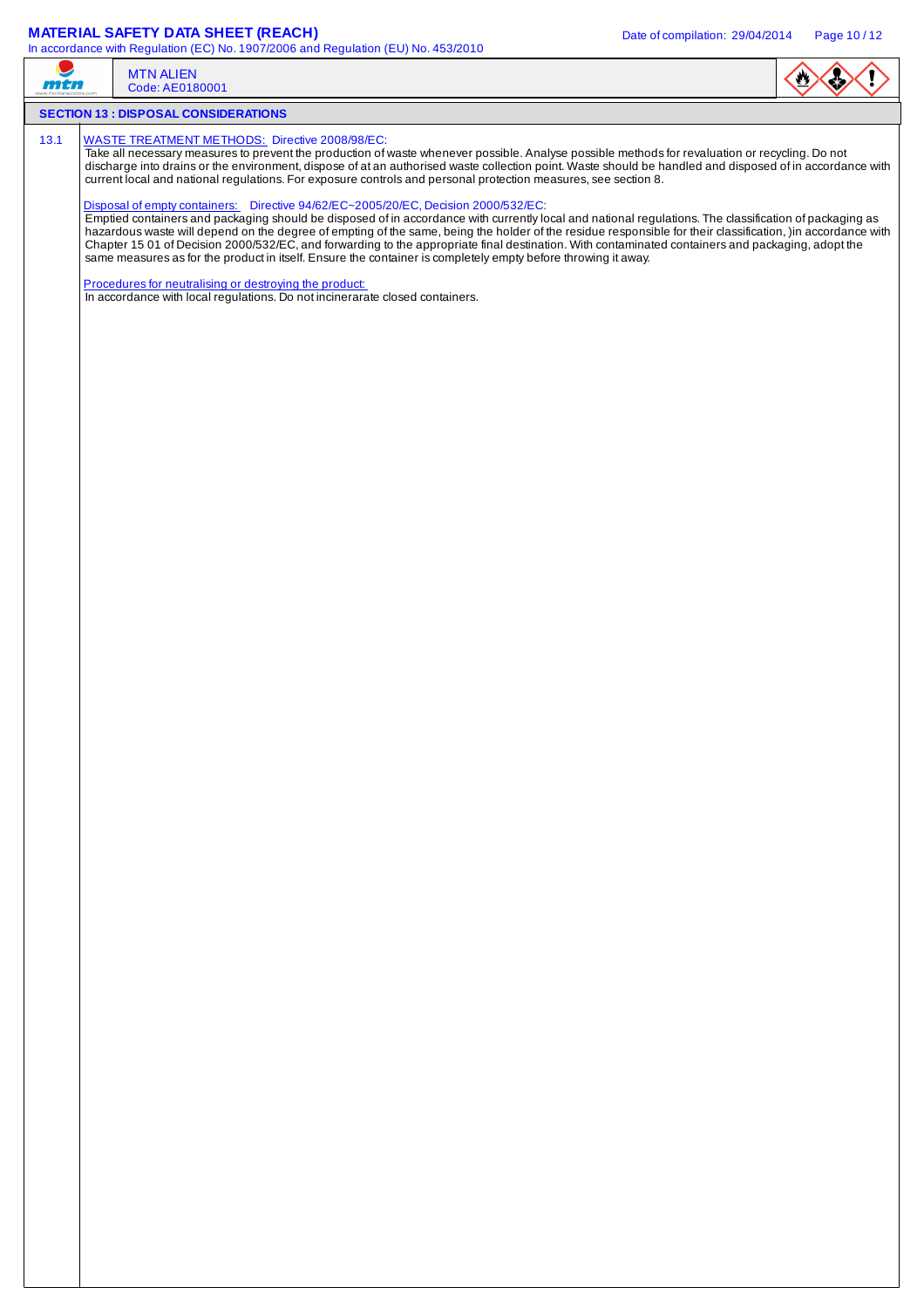# **MATERIAL SAFETY DATA SHEET (REACH)** Date of compilation: 29/04/2014 Page 11/12

|                                            | In accordance with Regulation (EC) No. 1907/2006 and Regulation (EU) No. 453/2010<br><b>MTN ALIEN</b>                                                                                                                                                                                             |                                                                         |  |
|--------------------------------------------|---------------------------------------------------------------------------------------------------------------------------------------------------------------------------------------------------------------------------------------------------------------------------------------------------|-------------------------------------------------------------------------|--|
| mtn                                        | Code: AE0180001                                                                                                                                                                                                                                                                                   |                                                                         |  |
| <b>SECTION 14 : TRANSPORT INFORMATION</b>  |                                                                                                                                                                                                                                                                                                   |                                                                         |  |
| 14.1                                       | <b>UN NUMBER: 1950</b>                                                                                                                                                                                                                                                                            |                                                                         |  |
| 14.2                                       | UN PROPER SHIPPING NAME:<br><b>AEROSOLS</b>                                                                                                                                                                                                                                                       |                                                                         |  |
| 14.3<br>14.4                               | TRANSPORT HAZARD CLASS(ES) AND PACKING GROUP:                                                                                                                                                                                                                                                     |                                                                         |  |
|                                            | Transport by road (ADR 2013) and<br>Transport by rail (RID 2013):                                                                                                                                                                                                                                 |                                                                         |  |
|                                            | - Class:<br>- Packaging group:                                                                                                                                                                                                                                                                    | 2<br>$\overline{a}$                                                     |  |
|                                            | - Classification code:<br>- Tunnel restriction code:                                                                                                                                                                                                                                              | 5F<br>(D)                                                               |  |
|                                            | - Transport category:                                                                                                                                                                                                                                                                             | 2, max. ADR 1.1.3.6. 333 L                                              |  |
|                                            | - Limited quantities:<br>- Transport document:<br>- Instructions in writing:                                                                                                                                                                                                                      | LQ2 (see total exemptions ADR 3.4)<br>Consignment paper.<br>ADR 5.4.3.4 |  |
|                                            | Transport by sea (IMDG 35-10):                                                                                                                                                                                                                                                                    |                                                                         |  |
|                                            | - Class:                                                                                                                                                                                                                                                                                          | 2                                                                       |  |
|                                            | - Packaging group:<br>- Emergency Sheet (EmS):                                                                                                                                                                                                                                                    | $F-D.S-U$                                                               |  |
|                                            | - First Aid Guide (MFAG):<br>- Marine pollutant:                                                                                                                                                                                                                                                  | 620*<br>No.                                                             |  |
|                                            | - Transport document:                                                                                                                                                                                                                                                                             | Shipping Bill of lading.                                                |  |
|                                            | Transport by air (ICAO/IATA 2012):                                                                                                                                                                                                                                                                |                                                                         |  |
|                                            | - Class:<br>- Packaging group:                                                                                                                                                                                                                                                                    | 2                                                                       |  |
|                                            | - Transport document:                                                                                                                                                                                                                                                                             | Air Bill of lading.                                                     |  |
|                                            | Transport by inland waterways (ADN):<br>Not available.                                                                                                                                                                                                                                            |                                                                         |  |
| 14.5                                       | <b>ENVIRONMENTAL HAZARDS:</b><br>Not applicable (not classified as hazardous for the environment).                                                                                                                                                                                                |                                                                         |  |
| 14.6                                       | <b>SPECIAL PRECAUTIONS FOR USER:</b><br>Ensure adequate ventilation.                                                                                                                                                                                                                              |                                                                         |  |
| 14.7                                       | TRANSPORT IN BULK ACCORDING TO ANNEX II OF MARPOL 73/78 AND THE IBC CODE:<br>Not applicable.                                                                                                                                                                                                      |                                                                         |  |
| <b>SECTION 15 : REGULATORY INFORMATION</b> |                                                                                                                                                                                                                                                                                                   |                                                                         |  |
| 15.1                                       | EU SAFETY, HEALTH AND ENVIRONMENTAL REGULATIONS/LEGISLATION SPECIFIC:<br>The regulations applicable to this product generally are listed throughout this material safety data sheet.<br>Restrictions on manufacture, placing on market and use: See section 1.2                                   |                                                                         |  |
|                                            |                                                                                                                                                                                                                                                                                                   |                                                                         |  |
|                                            | Control of the risks inherent in major accidents (Seveso III): See section 7.2                                                                                                                                                                                                                    |                                                                         |  |
|                                            | Tactile warning of danger: If the product is intended for the general public, is mandatory a tactile warning of danger. The technical specifications for<br>tactile warning devices shall conform with EN ISO standard 11683 relating to 'Packaging - Tactile warnings of danger - Requirements.' |                                                                         |  |
|                                            | Child safety protection: Not applicable (the classification criteria are not met).                                                                                                                                                                                                                |                                                                         |  |
|                                            | Legislación específica sobre aerosoles:<br>It is applicable the Directive 75/324/EEC~2013/10/EU, relating to aerosol dispensers and the Directive 87/404/EEC, concerning simple preasure<br>packages.                                                                                             |                                                                         |  |
|                                            | <b>OTHER REGULATIONS:</b><br>Not available                                                                                                                                                                                                                                                        |                                                                         |  |
| 15.2                                       | <b>CHEMICAL SAFETY ASSESSMENT:</b>                                                                                                                                                                                                                                                                |                                                                         |  |
|                                            | Not applicable (mixture).                                                                                                                                                                                                                                                                         |                                                                         |  |
|                                            |                                                                                                                                                                                                                                                                                                   |                                                                         |  |
|                                            |                                                                                                                                                                                                                                                                                                   |                                                                         |  |
|                                            |                                                                                                                                                                                                                                                                                                   |                                                                         |  |
|                                            |                                                                                                                                                                                                                                                                                                   |                                                                         |  |
|                                            |                                                                                                                                                                                                                                                                                                   |                                                                         |  |
|                                            |                                                                                                                                                                                                                                                                                                   |                                                                         |  |
|                                            |                                                                                                                                                                                                                                                                                                   |                                                                         |  |
|                                            |                                                                                                                                                                                                                                                                                                   |                                                                         |  |